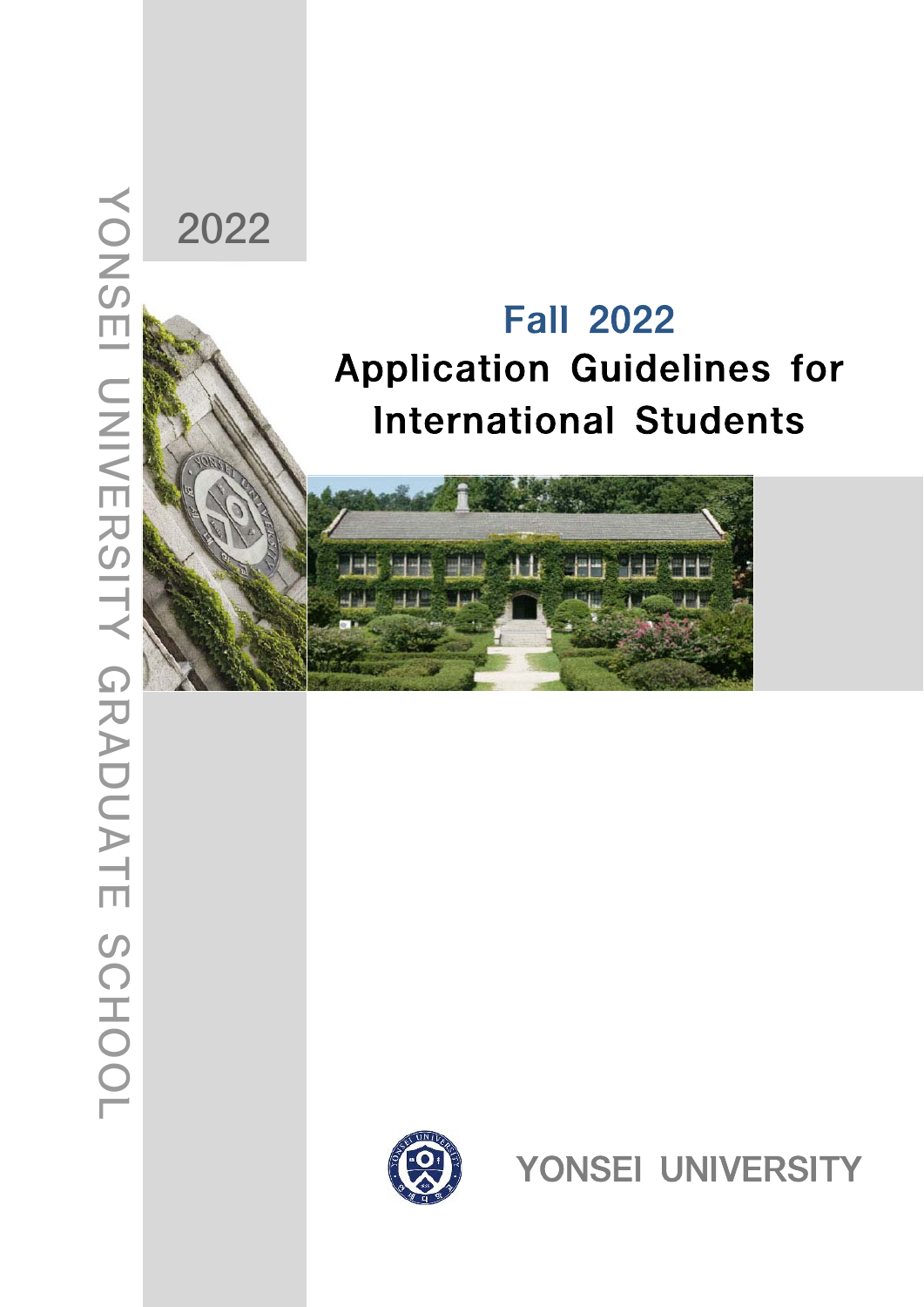## Contents

F

a l l

 G R A D U A T E

 A D M I S S I O N S

| $\overline{2}$                                            |  |
|-----------------------------------------------------------|--|
| 3                                                         |  |
| 4                                                         |  |
| 5                                                         |  |
| 6                                                         |  |
| Tuition, Scholarship and Dormitory Information  13        |  |
| Note I<br>Performance Assessment (Department of Music) 17 |  |
| Note II                                                   |  |
| $Note \mathbf{m}$                                         |  |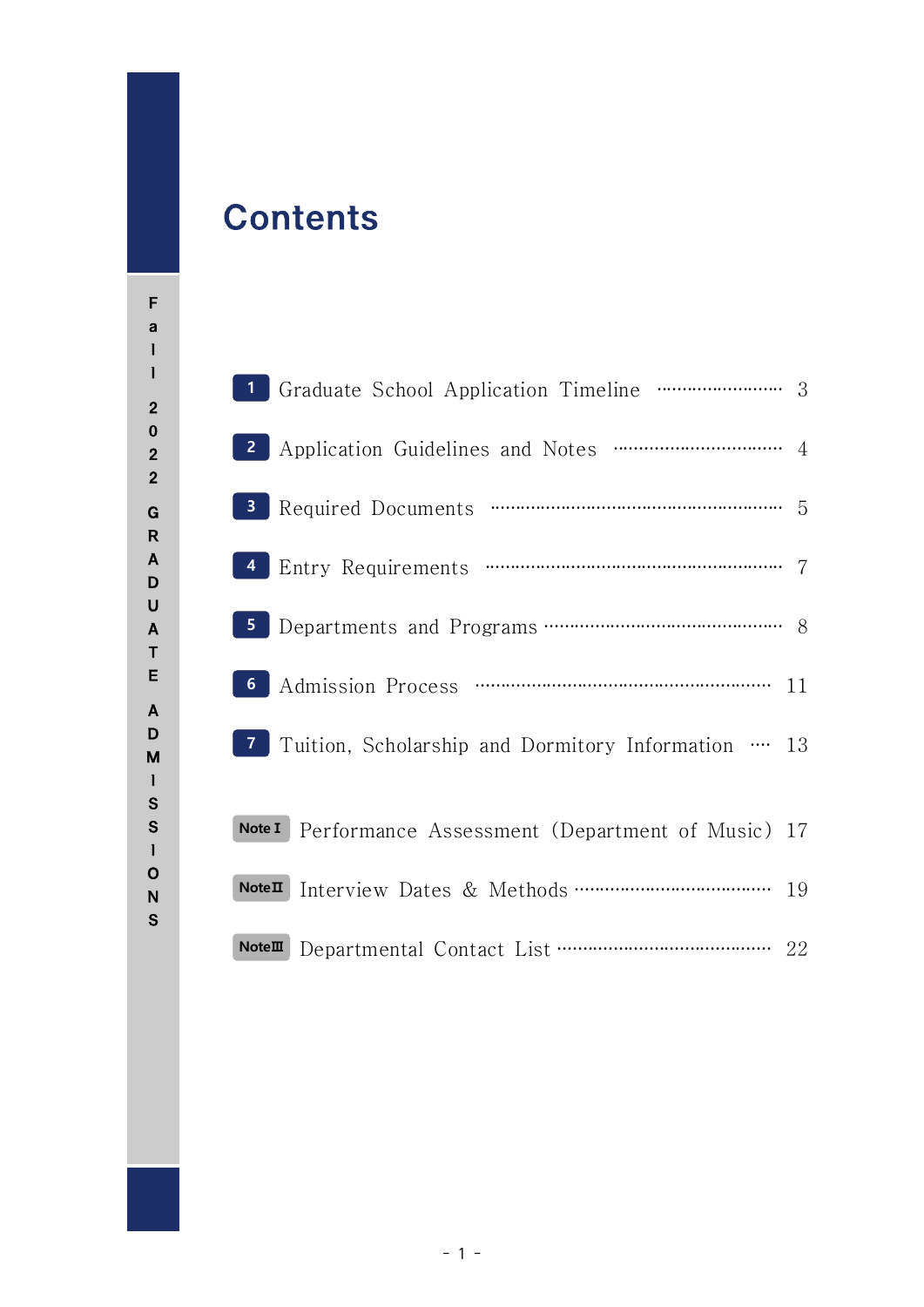#### Please Read The Following Guidelines Before You Apply

1. This guideline is for those who wish to apply for a Master's degree, a Ph. D. degree and a Joint (Master's and Ph. D.) degree program of Yonsei University Graduate School(Full-time and Daytime courses). If you are planning to apply for a Specialized Graduate School (such as Graduate School of International Studies or Graduate school of Business) or a Special Graduate School (such as Graduate School of Public Health or Graduate School of Education, Evening courses), please refer to the guidelines from those schools.

#### 2. Application Process

 Online Application: visit our website (graduate.yonsei.ac.kr) and click the link to the graduate application portal. You will be given an "application number" if you successfully submit your application.

 Please note that we do not accept any applications in hard copy during the application period. However, you will be asked to submit additional documents after you are admitted to our school.

- 3. **You are not allowed to change/replace/cancel your application information once you have completed it**, so please make sure to fill out the application form correctly before submitting it. We are not responsible for any result caused by missing or false information written in the application.
	- A. Select the right degree course in the application form. Applicants should select Master's Degree Program for master's, Doctor's Degree Program for doctor's, and Combined Degree Program for joint degree courses.
	- B. Be careful not to make any mistake when you enter your name (both in Korean and English), date of birth (YY/MM/DD), passport number, alien registration number, type of Visa, contact number, address, and e-mail address. Missing or false information may put you at a disadvantage in the process of evaluation. Please double-check the application information before you finish the process.
	- C. Your name in English, date of birth should be identical with the information on your passport.
- 4. Please make a note of your application number as it will be needed to check your application result.
- 5. **Be aware that once On-line application is completed and admission fee is paid, it cannot be cancelled or refunded.**
- 6. Application Fee: 100,000 KRW
	- \* Department of Music requires additional fee for the performance assessment – 52,000 KRW.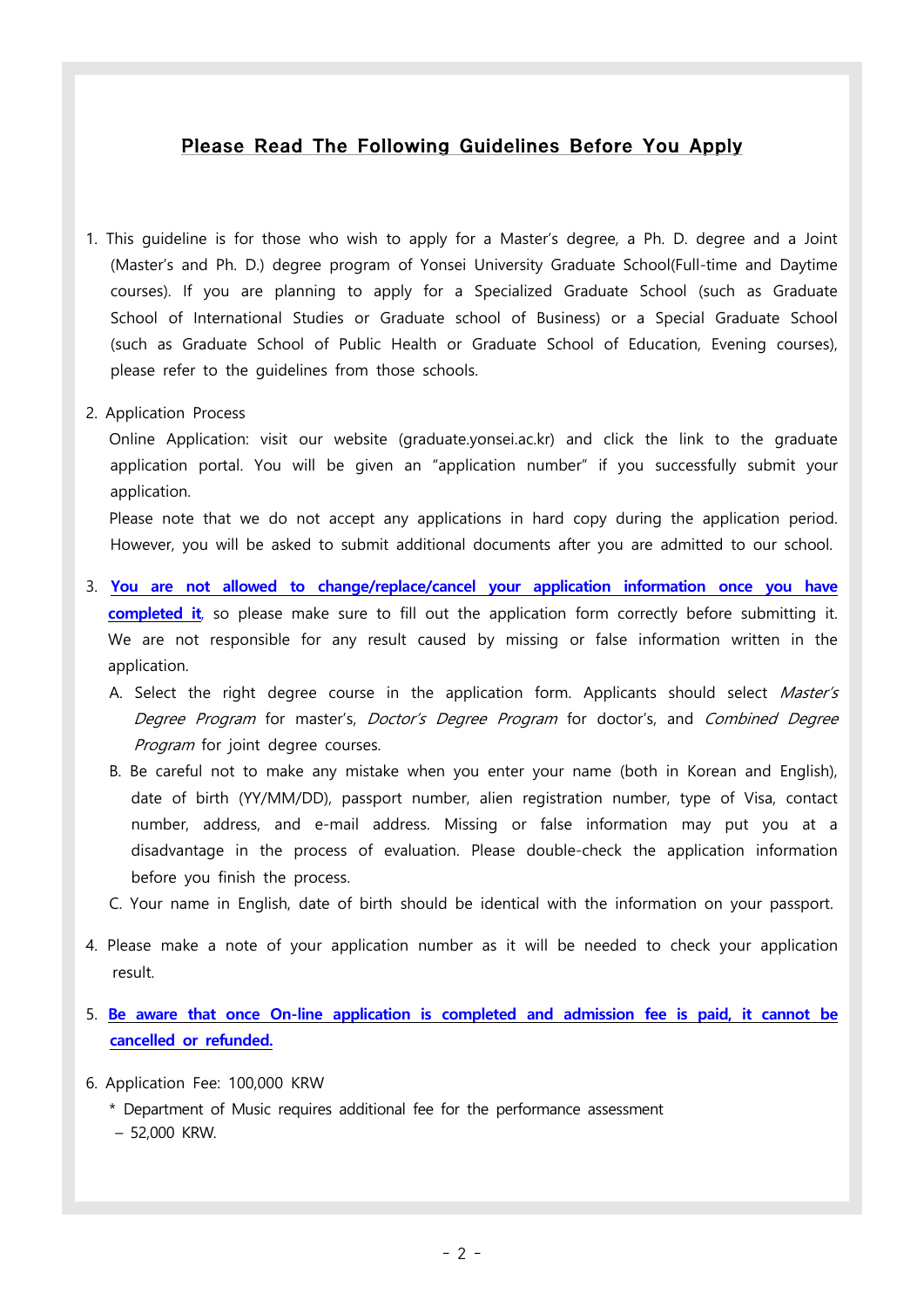### **1** Graduate School Application Timeline `

YONSEI UNIVERSITY GRADUATE SCHOOL

| Graduate Admission<br>Online Application<br>Submission | 2022. 4. 22. (Fri) 9:30 ~ 4. 29. (Fri) 17:00                                                                                                                                                                                                                                                                                                                                                                                                                                                                                                                                                                                                                                                                |
|--------------------------------------------------------|-------------------------------------------------------------------------------------------------------------------------------------------------------------------------------------------------------------------------------------------------------------------------------------------------------------------------------------------------------------------------------------------------------------------------------------------------------------------------------------------------------------------------------------------------------------------------------------------------------------------------------------------------------------------------------------------------------------|
|                                                        | • 100% Online Application - Available on the Graduate School Website<br>(http://graduate.yonsei.ac.kr) - Click the link to the Application Portal<br>Any changes regarding the application are not permitted after the deadline.<br>Application fee payment should be made before the deadline.<br>All the documents submitted are non-returnable.<br>Application fee is non-refundable.                                                                                                                                                                                                                                                                                                                    |
| Notification of<br><b>Interview Candidates</b>         | 2022. 5. 27.(Fri) 17:00                                                                                                                                                                                                                                                                                                                                                                                                                                                                                                                                                                                                                                                                                     |
|                                                        | Notification on the Graduate School Website(http://graduate.yonsei.ac.kr)<br>The results will be divided into three categories:<br>[Admitted], [Not admitted], [Interview Candidates]<br>It is not that all the applicants will be called for the interview. (In general, many departments<br>don't require international students to go through the interview.)<br>► Just because you are not invited to an interview does not mean that you are not admitted to<br>our school. In other words, you may get an offer without the interview. Please directly consult<br>your department office in regards to the interview.                                                                                 |
| Interview                                              | 2022. 6. 4. (Sat)                                                                                                                                                                                                                                                                                                                                                                                                                                                                                                                                                                                                                                                                                           |
|                                                        | Not every department conducts interviews.<br>٠<br>Interview candidates will be notified individually via email or phone by each department.<br>×.<br>Applicants who fail to comply with the interview will be rejected.<br>▶<br>Please refer to page 12 for detailed information.<br>Candidates for the department of Music must participate in the performance assessments.<br>$\rightarrow$ For more information on the performance assessments (face to face),<br>please check the homepage of the college of music(https://music.yonsei.ac.kr)<br>$\rightarrow$ COVID-19 patients will be conducted at a separate time on the same day.<br>(Information to the patients with detailed guidelines later) |
| Result<br>Announcement                                 | 2022. 6. 17.(Fri) 17:00                                                                                                                                                                                                                                                                                                                                                                                                                                                                                                                                                                                                                                                                                     |
| ▼                                                      | The announcement will be made on the Graduate School website (http://graduate.yonsei.ac.kr).<br>The results will be divided into two categories: [Admitted], [Not Admitted]                                                                                                                                                                                                                                                                                                                                                                                                                                                                                                                                 |
|                                                        |                                                                                                                                                                                                                                                                                                                                                                                                                                                                                                                                                                                                                                                                                                             |

**▸** Please visit our website (http://graduate.yonsei.ac.kr) for detailed information about registration.

#### ▣ **Submitting the original application documents (Refer to the page 5~6 for details)**

- 1. Those subject to Interview(including final acceptance only by document evaluation without interview) must submit the original application documents(official graduate degree certificate, official transcript, proof of funds) by mail or by visiting graduate school office from the date of notification of interview candidates till the start of the semester
- 2. 'Certificate of Admission' will be delivered for visa issuance after confirming the original documents and confirming the full payment of tuition fees.
- 3. Please check the procedure for issuing a visa, if you are selected as an successful candidates.
- 4. Applicants from overseas universities shall submit a certificate of degree with Apostille or consular verification(Applicants with a degree from universities in China: submit a certificate by CDGDC or CHSI)
- 5. All the documents submitted are non-returnable. (However, if you bring the originals and photocopies to the graduate school office, the originals can be returned after checking them.)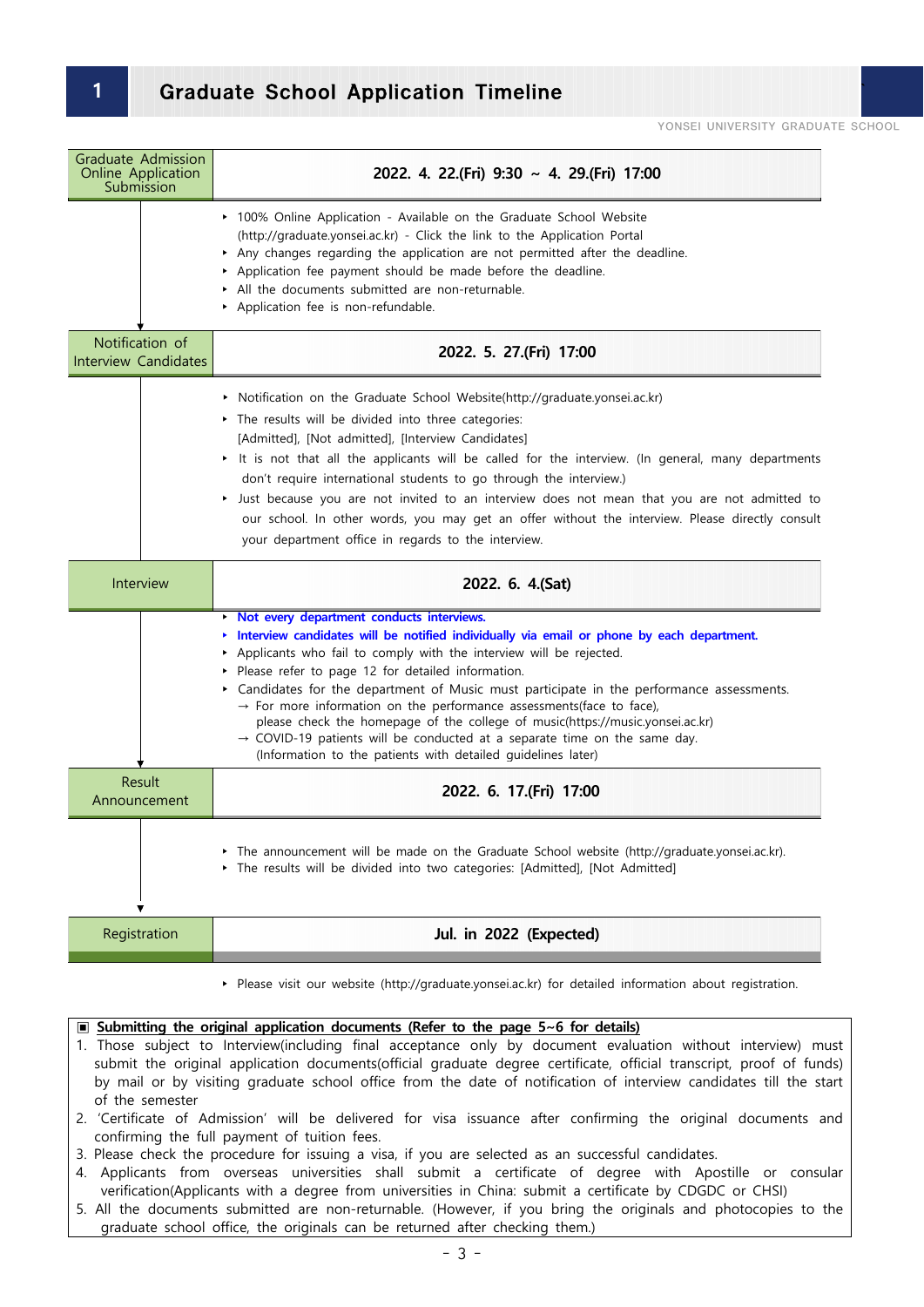### **2** Application Guidelines and Notes

#### **2-1 How to Apply**

**EXALLE CONTEX COFT** if you have problems with online application on the portal **Tel: 070-4327-9791** / Fax: 070-4273-2739 / **E-mail: help@apexsoft.co.kr**

 **[Available 09:30 ~ 17:00 during the application period, except Saturdays, Sundays, and national holidays]**

- 1) Name and date of birth must be identical with the ones on your passport. ※ Make sure not to mistype your name, date of birth and passport number.
- 2) You need to submit your applications following the steps below.
	- (a) Visit the website of Yonsei University Graduate School (http://graduate.yonsei.ac.kr) and click the pop-up link to Application Portal. You will be asked to set up an account.
	- (b) Payment: Please refer to the guideline provided on the application portal.
- 3) Please fill out your selection correctly (campus, program, division, and department). Changes cannot be made after submission of your application.
- 4) If specific/sub application field of the department are noted in this guideline, you should choose one when you make an application.
- 5) It is your responsibility to ensure that your contact details are correct and up to date.

#### **2-2 Important Reminders**

■ Inquiries about online application and supporting documents:

#### **Tel: (+82)-2-2123-4547~4549**

 **[Available 09:30 ~ 17:00 during the application period, except Saturdays, Sundays, and national holidays]**

- 1) Please note that we do NOT accept any applications and references in hard copy. Applicants are advised to inform their referees of the submission process in advance (page 5, 11).
- 2) Your application cannot be canceled once you have paid the application fee, and the fee is non-refundable.
- 3) You need to scan the original copies of all the supporting documents and upload them in PDF. If they are written in other languages than English or Korean, they should be submitted along with notarized copies translated into English or Korean.
- 4) You can apply for only one department.
- 5) If any documents are found to be false, your admission to Yonsei University will be revoked.
- 6) If you have not submitted all the required documents, your application will be excluded from the evaluation.
- 7) New students are not allowed to take leave of absence in their first semester. (except for the case of military service or illness – evidential document is required in this case)
- 8) The application process will follow the rules established by the Graduate School Admissions Committee.
- 9) The online application service will be outsourced to a third party, but your personal information (name, social security number, contact details, academic records etc.) will not be used for other purposes than processing your application. The personal information of the final successful candidate will be used as data for the creation of the academic register of our school, so please agree to the collection and use of personal information upon application.
- 10) Please keep checking your email regularly after the announcement of results for any important notice.
- 11) International students must visit a local immigration office and apply for an alien registration card within 90 days of their entry into Korea.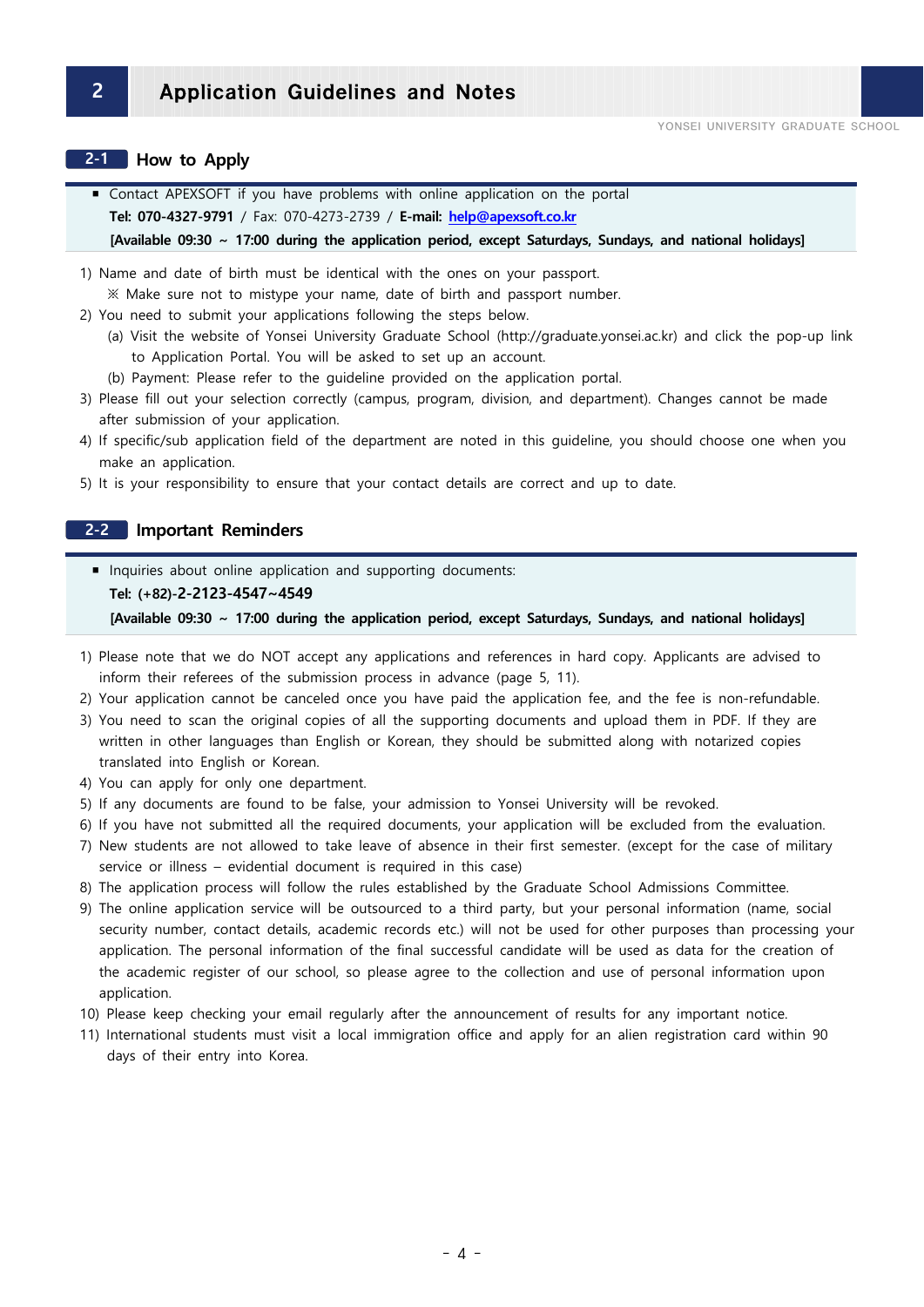### **3** Required Documents

YONSEI UNIVERSITY GRADUATE SCHOOL

- You need to scan the original copies of all the documents and upload them in PDF on the application portal. If they are written in other languages than English or Korean, they should be submitted along with notarized copies translated into English or Korean.
- Admitted students will be required to submit the original copies of official degree diploma (and degree certificate issued by CDGDC/CHSI: graduates from China only) to the Graduate School Office.

#### **3-1 Mandatory Documents**

|                | Documents                                                                             | Master         | PhD        | Joint                    | Notes                                                                                                                                                                                                                                                                                                                                                                                                                                                                                                                                                                                                                                                                                                                                                                                                                                                                                                                                                                                                                                                                                                                                                                                                                                                                                                                                                                                                                                                                                                                                                                                                                                                                                         |
|----------------|---------------------------------------------------------------------------------------|----------------|------------|--------------------------|-----------------------------------------------------------------------------------------------------------------------------------------------------------------------------------------------------------------------------------------------------------------------------------------------------------------------------------------------------------------------------------------------------------------------------------------------------------------------------------------------------------------------------------------------------------------------------------------------------------------------------------------------------------------------------------------------------------------------------------------------------------------------------------------------------------------------------------------------------------------------------------------------------------------------------------------------------------------------------------------------------------------------------------------------------------------------------------------------------------------------------------------------------------------------------------------------------------------------------------------------------------------------------------------------------------------------------------------------------------------------------------------------------------------------------------------------------------------------------------------------------------------------------------------------------------------------------------------------------------------------------------------------------------------------------------------------|
| 1              | Online Application Form<br>(including your photo)                                     | $\bigcirc$     | $\bigcirc$ | $\bigcirc$               | * You must upload your photo in JPG, which will be used for your student ID<br>card upon admission.                                                                                                                                                                                                                                                                                                                                                                                                                                                                                                                                                                                                                                                                                                                                                                                                                                                                                                                                                                                                                                                                                                                                                                                                                                                                                                                                                                                                                                                                                                                                                                                           |
| $\overline{2}$ | Official undergraduate<br>degree certificate                                          | $\bigcirc$     | $\bigcirc$ | $\bigcirc$               | * Applicants from overseas universities shall submit a certificate of degree<br>with Apostille or consular verification (Applicants with a degree from                                                                                                                                                                                                                                                                                                                                                                                                                                                                                                                                                                                                                                                                                                                                                                                                                                                                                                                                                                                                                                                                                                                                                                                                                                                                                                                                                                                                                                                                                                                                        |
| 3              | Official Transcript<br>(Undergraduate)                                                | O              | $\bigcirc$ | $\bigcirc$               | universities in China: submit a certificate by CDGDC or CHSI)<br>* If you have not graduated yet, you need to submit proof of expected<br>graduation or certificate of attendance/enrollment.                                                                                                                                                                                                                                                                                                                                                                                                                                                                                                                                                                                                                                                                                                                                                                                                                                                                                                                                                                                                                                                                                                                                                                                                                                                                                                                                                                                                                                                                                                 |
| 4              | Official graduate<br>degree certificate                                               | $\overline{a}$ | $\bigcirc$ | $\overline{\phantom{a}}$ | * Applicants who graduated/are expected to graduate from universities outside<br>of Korea must submit original copy of graduation certificate along with<br>degree certificate within 10 days of the semester start date.                                                                                                                                                                                                                                                                                                                                                                                                                                                                                                                                                                                                                                                                                                                                                                                                                                                                                                                                                                                                                                                                                                                                                                                                                                                                                                                                                                                                                                                                     |
| 5              | Official Transcript<br>(Graduate)                                                     |                | $\bigcirc$ |                          | * Applicants who graduated/are expected to graduate from universities outside<br>of Korea must submit "Release of Information Form/Letter of Consent"<br>(available on our website: graduate.yonsei.ac.kr - Admission - Applicants<br>Guideline)<br>* Documents issued in China should be notarized by the Public Notary Office<br>(公证处). (refer to page 6)<br>Page 6. $\left[ 3\text{-}2 \right]$ $\odot$ Applicant who has completed his/her entire course of<br>education outside of Korea from elementary school to undergraduate, must<br>submit proof of graduation and official transcripts of entire education period.<br>* If you have transferred university, you need to submit transcripts of both<br>universities or colleges.<br>* If it is different from the grading system in Korea, attach the official<br>description data to avoid disadvantage.                                                                                                                                                                                                                                                                                                                                                                                                                                                                                                                                                                                                                                                                                                                                                                                                                          |
| 6              | Study Plan                                                                            | $\bigcirc$     | $\bigcirc$ | O                        | * Study Plan should be completed on the application portal<br>* Applicants to the Department of Music should submit the information about<br>the music they will play in the performance assessment. Those who wish to<br>major in Composition or Music History are required to submit a study plan<br>(refer to page 6, $17-18$ )                                                                                                                                                                                                                                                                                                                                                                                                                                                                                                                                                                                                                                                                                                                                                                                                                                                                                                                                                                                                                                                                                                                                                                                                                                                                                                                                                            |
| 7              | Two letters of<br>recommendation<br>(Recommended)<br>to submit,<br>but not mandatory) | O              | $\bigcirc$ | $\bigcirc$               | * You must arrange to supply two academic references.<br>* You may upload a PDF file(s) or send email link(s) to your recommender(s)<br>from the application system<br>(You may choose either or both ways)<br>* Deadline for submission is as same as Application deadline.                                                                                                                                                                                                                                                                                                                                                                                                                                                                                                                                                                                                                                                                                                                                                                                                                                                                                                                                                                                                                                                                                                                                                                                                                                                                                                                                                                                                                  |
| 8              | A copy of your passport                                                               | $\bigcirc$     | $\bigcirc$ | $\bigcirc$               |                                                                                                                                                                                                                                                                                                                                                                                                                                                                                                                                                                                                                                                                                                                                                                                                                                                                                                                                                                                                                                                                                                                                                                                                                                                                                                                                                                                                                                                                                                                                                                                                                                                                                               |
| 9              | Proof of funds                                                                        | O              | $\bigcirc$ | $\circ$                  | * Acceptable proof of funds (Minimum bank balance: \$20,000)<br>Bank statements must be dated within the last 30 days.<br>Freezing of funds is not required.<br>1) Bank statements in your name showing the balance of the account<br>2) Your sponsor (ex. your parents)'s bank statements and an official document<br>indicating the relationship between you and them<br>* Proof of external scholarship covering your tuition and living expenses                                                                                                                                                                                                                                                                                                                                                                                                                                                                                                                                                                                                                                                                                                                                                                                                                                                                                                                                                                                                                                                                                                                                                                                                                                          |
| 10             | Language Proficiency<br>Test Results                                                  | $\bigcirc$     | Ő          | $\bigcirc$               | * You must submit at least one of the documents listed below. (Test score<br>report must be within the validity period.)<br>* School Reporting is not allowed.<br>1<br>Korean Test Score Report: TOPIK Level 3 or higher<br>English Test Score Report: TOEFL IBT 71, TOEIC 750, TEPS 285,<br>$\overline{2}$<br>IELTS 5.5 (For institutional TOEFL, only tests taken at Yonsei<br>University are valid. Test schedule is available on our website)<br>Documents proving your Korean or English proficiency<br>[Or recognizing academic background in Korea/Countries* stated below.]<br>ex) Document showing your country of birth, Official certificate of<br>3<br>language courses taken at university, Certificate of Korean/<br>English-medium high school diploma/ undergraduate degree<br>(* USA, Canada, UK, Ireland, Australia, New Zealand, Republic of South<br>Africa)<br>* Speech Pathology: TOPIK Level 6<br>* Public Health : TOPIK Level 3 or a qualification equivalent to Level 3 or higher<br>* Sociology: TOPIK Level 5 or a qualification equivalent to Level 5 or higher<br>* Media Communication: TOPIK Level 4 or a qualification equivalent to Level 4 or higher<br>* Business Administration Marketing: TOPIK Level 6<br>* Technology & Business Administration: TOPIK Level 5 or higher (or a<br>qualification equivalent to Level 5)<br>* Pharmaceutical Medicine & Regulatory Science: TOPIK Level 3 or higher<br>* Business Administration on Wonju campus: Both Korean AND English Test<br>Score Reports<br>* Physical Therapy on Mirae campus: undergraduate (expected/attendance)<br>certificate of physical therapy major in Korea or TOPIK Level 4 or higher |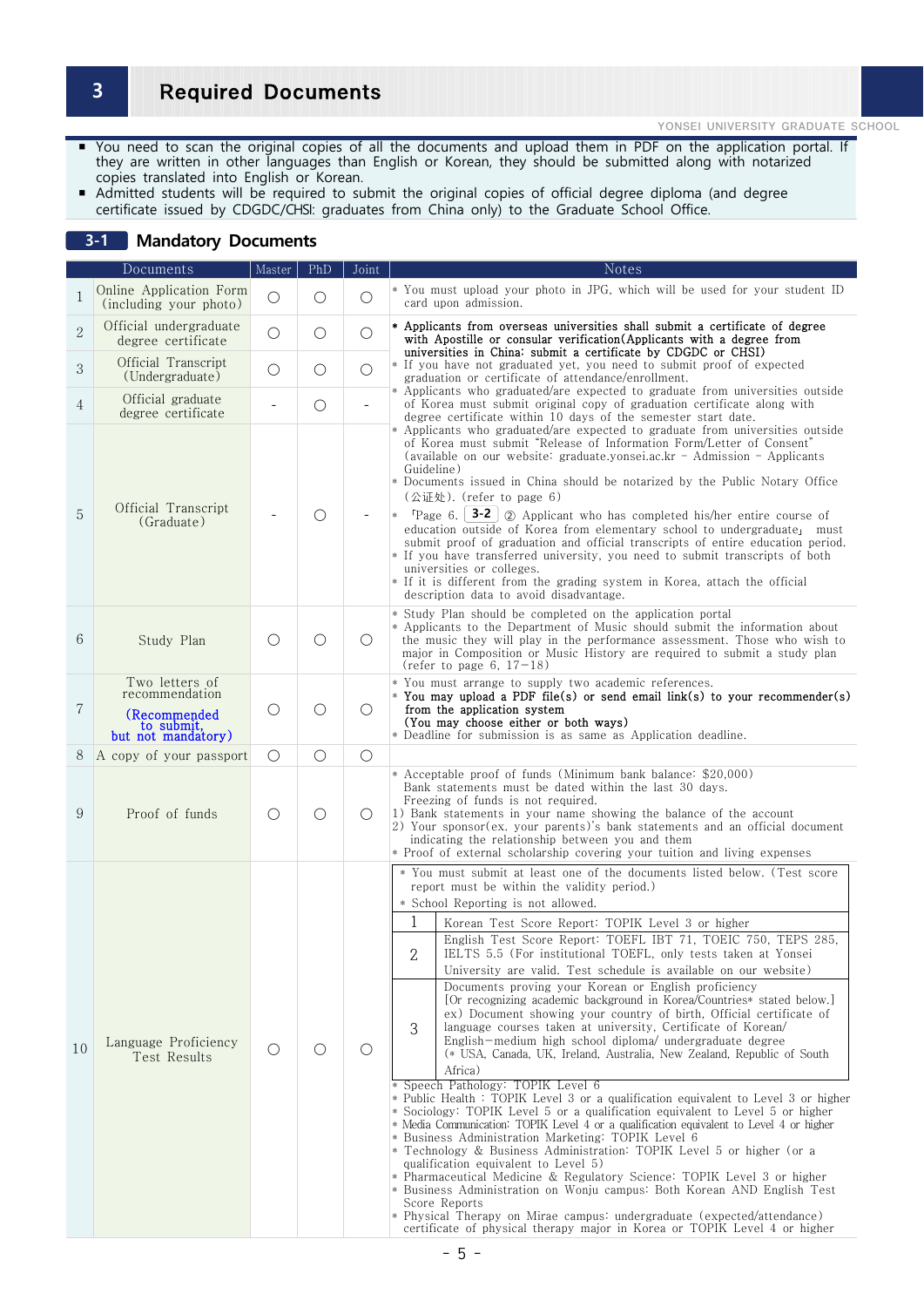#### **3-2 Documents to Confirm Eligibility (Submit ① or ② )**

| Documents                                                                                                                                                |                                                                                     |   | Certified  | <b>Notes</b>                                                                                                                                                                                                                                                                              |
|----------------------------------------------------------------------------------------------------------------------------------------------------------|-------------------------------------------------------------------------------------|---|------------|-------------------------------------------------------------------------------------------------------------------------------------------------------------------------------------------------------------------------------------------------------------------------------------------|
| $\textcircled{\scriptsize{1}}$<br>Non-Korean applicant<br>with Non-Korean<br>parents                                                                     | Proof of you and your<br>parents <sup><i>'</i></sup> nationality                    |   |            | $*$ Copies of applicant's and his/her parents' passports<br>$*$ If parents passed away or divorced, please submit an<br>official document that proves their legal status.<br>* Certificate of renunciation of Korean nationality<br>(Korean descent applicant & both parents)             |
|                                                                                                                                                          | Official document<br>indicating the relationship<br>between you and your<br>parents | ∩ | $\bigcirc$ | <sup>*</sup> Birth Certificate(or other legal documents) indicating the<br>relationship between the applicant and his/her parents.<br>$\vert$ * (Chinese applicants) "Notarized Kinship of applicant and<br>his/her parents(in English)" Or "Notarized Household<br>Register(in English)" |
| Applicant who has<br>completed his/her<br>entire formal<br>education outside of<br>Korea from<br>elementary to higher<br>education(bachelor's<br>degree) | Proof of graduation that<br>covers your entire<br>education period                  |   |            | Documents issued by Chinese institutions should be<br>notarized by the Public Notary Office (公证处). (refer to<br>page $6)$                                                                                                                                                                 |
|                                                                                                                                                          | Transcripts for your entire<br>education period                                     | ∩ | $\bigcirc$ | Documents in other languages should be submitted<br>along with notarized/apostilled copies translated into                                                                                                                                                                                |
|                                                                                                                                                          | Certificate of<br>The Entry & Exit<br>(covering the entire<br>period)               |   |            | English or Korean.<br>Certificate of The Entry & Exit should be issued<br>covering the entire period of his/her education outside<br>of Korea from elementary to bachelor's degree.                                                                                                       |

#### **[※ If necessary, a letter of confirmation(Non-Korean / Education outside of Korea) can be requested additionally.] 3-3 Additional Documents by Majors**

| Major                                                                                                                                                                                                      | Required Documents                                                                                                                                                                                                                                                                                                                                                                                                                                                                                                          |
|------------------------------------------------------------------------------------------------------------------------------------------------------------------------------------------------------------|-----------------------------------------------------------------------------------------------------------------------------------------------------------------------------------------------------------------------------------------------------------------------------------------------------------------------------------------------------------------------------------------------------------------------------------------------------------------------------------------------------------------------------|
| English Language and Literature<br>Integrative Biotechnology & Translational Medicine<br><b>Integrative Medicine</b><br><b>Medical Device Engineering and Management</b><br>Medical Science (BK21 Project) | * PhD applicants must submit the abstract of Master's thesis in PDF.<br>* If you have publications or relevant work experience, you may submit<br>supporting documents as well (abstract within 5 pages)                                                                                                                                                                                                                                                                                                                    |
| Architecture & Architectural Engineering                                                                                                                                                                   | * Applicants for Architectural Design should submit portfolio of max. 20 pages in<br>PDF format with online application                                                                                                                                                                                                                                                                                                                                                                                                     |
| Music                                                                                                                                                                                                      | * Please typewrite assessment music (applicant name, major, name of the<br>music, composer) in A4 & Study plan, and submit them in the application<br>system.<br>* [Submit to College of Music Hall A, Room 234, until the application<br>deadline] Applicants for composition should submit their workpiece with CD<br>along with application documents; and applicants for music history and music theory should submit an essay which can demonstrate both writing skill and expertise along with application documents. |
| <b>Child and Family Studies</b>                                                                                                                                                                            | * Career and research achievements(e.g., publication, conference presentation) will<br>be counted upon the submission of certificates and/or documentary<br>evidence [Submit the abstract and the title page only for the thesis and<br>publication, and the documents showing the name of the conference, the title<br>of the poster/paper, author(s), and date and for the evidence of a conference<br>presentation].                                                                                                     |
| Human Environment and Design                                                                                                                                                                               | * Upload Portfolio in PDF within 5~15 pages. In the case of film or interface/interactive<br>design, please include the link addresses of designs in the Portfolio.                                                                                                                                                                                                                                                                                                                                                         |
| <b>Integrative Medicine</b><br>Medical Device Engineering and Management                                                                                                                                   | * Upload a self-introduction letter(free form) as a PDF file.                                                                                                                                                                                                                                                                                                                                                                                                                                                               |
| <b>Visual Communication Design</b>                                                                                                                                                                         | * Applicants are expected to bring portfolio for the interview.                                                                                                                                                                                                                                                                                                                                                                                                                                                             |
| <b>Physical Therapy</b>                                                                                                                                                                                    | * Applicants must submit undergraduate (expected/attendance)certificate of<br>physical therapy major.                                                                                                                                                                                                                                                                                                                                                                                                                       |

#### **3-4 Documents for Verifying Academic Requirements**

|                                                                               | <b>Documents</b>                                                                                               | <b>Notes</b>                                                                                                                                                                                                                                                                                                                                                                                                                                                                  |
|-------------------------------------------------------------------------------|----------------------------------------------------------------------------------------------------------------|-------------------------------------------------------------------------------------------------------------------------------------------------------------------------------------------------------------------------------------------------------------------------------------------------------------------------------------------------------------------------------------------------------------------------------------------------------------------------------|
| Applicants with<br>a degree from<br>universities<br>outside of<br>Korea/China | Release of Information Form                                                                                    | * You can download the form from the Graduate School website.                                                                                                                                                                                                                                                                                                                                                                                                                 |
|                                                                               | Original Copy of Degree Certificate                                                                            | * Issued by your alma mater (Returnable)<br>* Submit a certificate of degree with apostille or one with<br>* confirmation by the Korean Consul in the country.                                                                                                                                                                                                                                                                                                                |
|                                                                               |                                                                                                                |                                                                                                                                                                                                                                                                                                                                                                                                                                                                               |
| Applicants with<br>a degree from<br>universities in<br>China                  | Degree Certificate<br>(B.A. for master's/Joint degree program,<br>Master's degree for Doctoral degree program) | * Original copy from China Academic Degrees & Graduate Education<br>Development Center (CDGDC, 教育部學位與研究生教 育發展中心,<br>http://www.cdgdc.edu.cn/) or CHSI(http://www.chsi.com.cn). Please make it<br>notarized and translated into English if English version is not available.<br>Please make an early application as it may take more than 2 weeks.<br>* If your degree certificate cannot be issued by CDGDC, please submit a<br>certified (by Korean Embassy/Consulate) copy. |
|                                                                               | A copy of your degree diploma                                                                                  | * Issued by your alma mater (Returnable)                                                                                                                                                                                                                                                                                                                                                                                                                                      |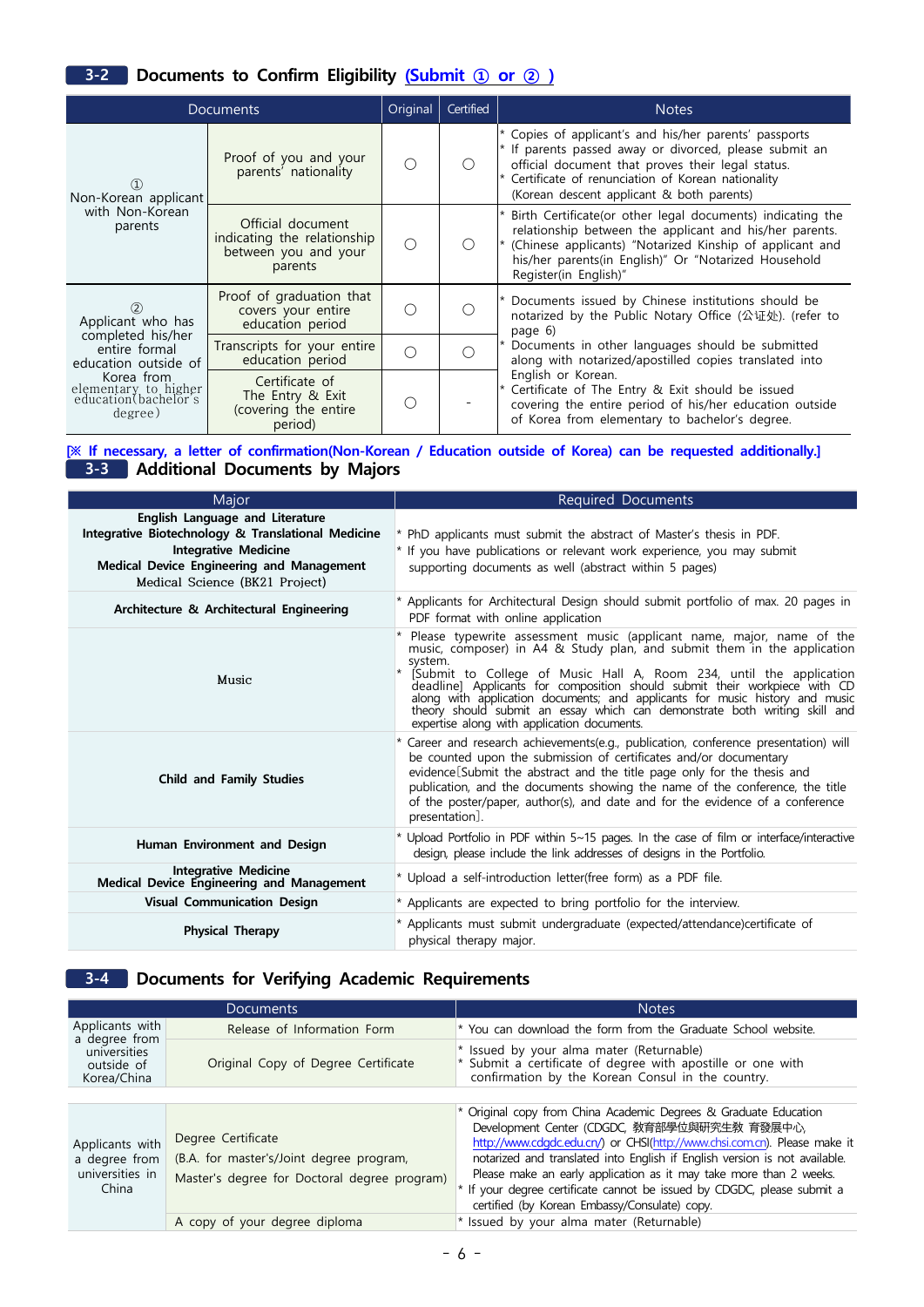#### **4** Entry Requirements

#### **4-1 Number of Admitted Students**

Only a limited number of students will be accepted to our programs.

#### **4-2 Two Key Requirements**

**▸ Eligibility for Entry via International Student Track**

**Applicants must meet one of the two conditions below:**

- **1 Non-Korean applicant with Non-Korean parents**
- **2** Applicant who has completed his/her entire formal education outside of Korea from  **elementary to higher education(bachelor's degree)**
- **▸ Academic Requirements**

#### **Applicants must meet the following requirements to apply for each degree program.**

#### **1** Master's Degree Program

- (1) A bachelor's degree from an accredited college or university (or expected to receive a bachelor's degree before the semester starts)
- (2) Academic qualification that is equivalent to a bachelor's degree

#### **Ph.D. Degree Program**

- (1) A master's degree from an accredited college or university (or expected to receive a master's degree before the semester starts)
- (2) Academic qualification that is equivalent to a master's degree

#### **Joint (Master's & Ph.D.) Degree Program**

- (1) A bachelor's degree from an accredited college or university (or expected to receive a bachelor's degree before the semester starts)
- (2) Academic qualification that is equivalent to a bachelor's degree
	- ※ The results will be divided into three categories: [Admitted], [Admitted as Master's], [Not Admitted]
	- ※ A Ph.D. degree will be awarded upon graduation (without a Master's degree)
	- ※ If you withdraw from a Joint Degree program but have met the requirements for a Master's degree, you will be awarded a Master's.

#### **4-3 Guidance on safety education for new students in science and engineering departments**

- 1) New students from the following colleges are required to complete the safety education in accordance with our university's regulations: College of Science, College of Engineering, College of Life Science & Biotechnology, College of Computing, College of Human Ecology, College of Medicine, College of Pharmacy
- 2) If education is not completed, access to the laboratory or participation in the experiment is prohibited, disadvantages in scholarship payment, and the relevant student shall interview with the advisor.

※ Contact for inquiries: Facility safety team (02-2123-2176)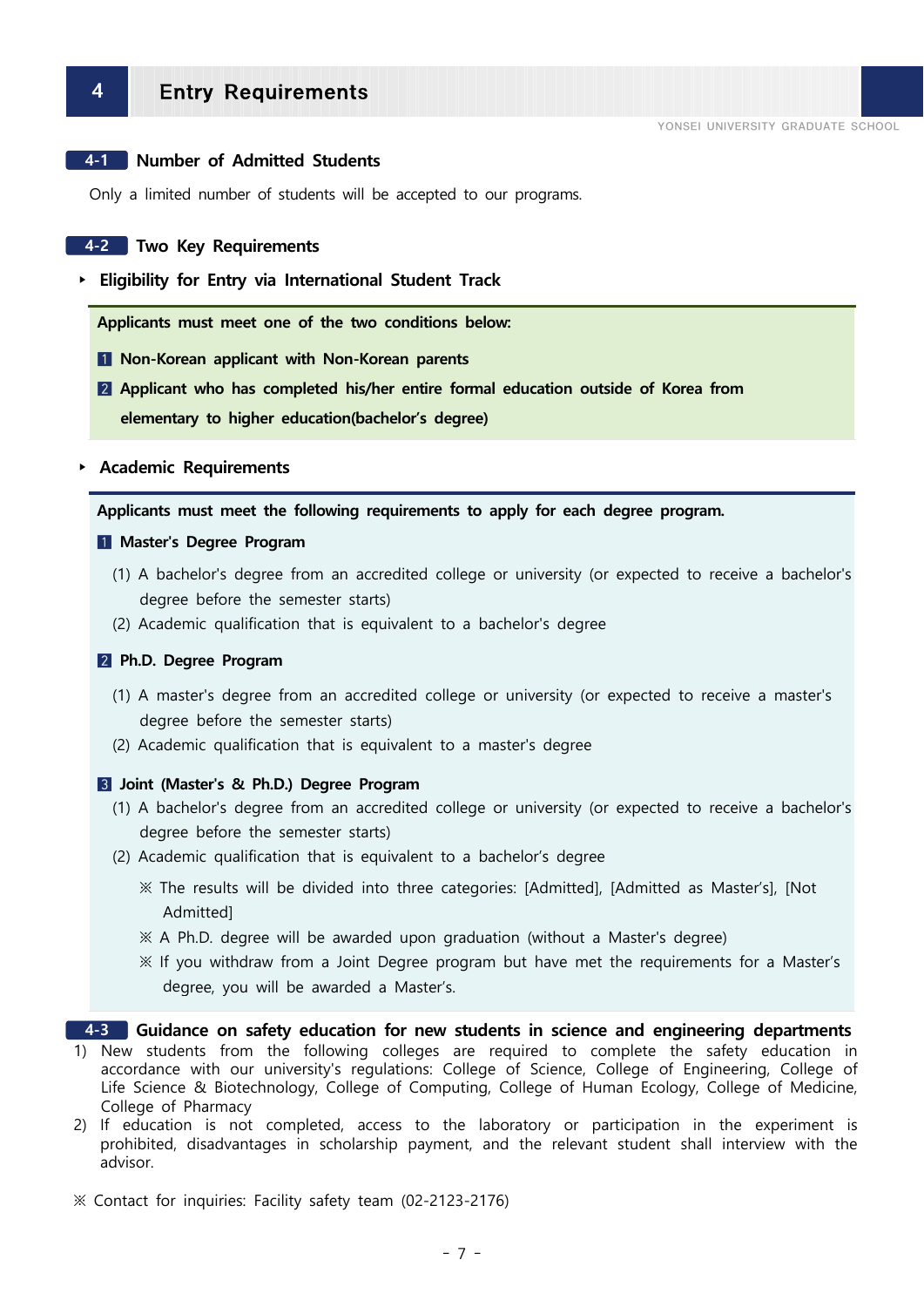## **5** Departments and Programs

YONSEI UNIVERSITY GRADUATE SCHOOL

| Campus          | College                                                          | Department                                           |                                | Program            |                                | Sub application field                                                                                                                                                                                                                                                                                                                                                                                                                                                                                                                                                                                                                                                           |  |
|-----------------|------------------------------------------------------------------|------------------------------------------------------|--------------------------------|--------------------|--------------------------------|---------------------------------------------------------------------------------------------------------------------------------------------------------------------------------------------------------------------------------------------------------------------------------------------------------------------------------------------------------------------------------------------------------------------------------------------------------------------------------------------------------------------------------------------------------------------------------------------------------------------------------------------------------------------------------|--|
|                 |                                                                  |                                                      | <b>MD</b>                      |                    | PhD   Joint                    |                                                                                                                                                                                                                                                                                                                                                                                                                                                                                                                                                                                                                                                                                 |  |
|                 |                                                                  | Korean Language and Literature                       | O                              | O                  | Χ                              | Korean linguistics, Modern literature, Classical literature, Creative convergence: 3 clusters(Translation studies, Creative digital contents and education, Planning publishing&exhibition) (Check the website "http://web.yon                                                                                                                                                                                                                                                                                                                                                                                                                                                  |  |
|                 |                                                                  | Chinese Language and Literature                      | $\circ$                        | О                  | О                              | Classical literature, Chinese cultural studies, Linguistics                                                                                                                                                                                                                                                                                                                                                                                                                                                                                                                                                                                                                     |  |
|                 |                                                                  | English Language and Literature                      | О                              | О                  | Χ                              | English Literature & Cultural Studies, English Linguistics, Rhetoric &<br>Composition                                                                                                                                                                                                                                                                                                                                                                                                                                                                                                                                                                                           |  |
|                 |                                                                  | German Language and Literature                       | О                              | О                  | О                              | Literature, Linguistics                                                                                                                                                                                                                                                                                                                                                                                                                                                                                                                                                                                                                                                         |  |
|                 |                                                                  | French Language and Literature                       | $\circlearrowright$            | О                  | X                              | Literature, Linguistics                                                                                                                                                                                                                                                                                                                                                                                                                                                                                                                                                                                                                                                         |  |
|                 |                                                                  | Russian Language and Literature                      | О                              | О                  | O                              | Literature, Linguistics                                                                                                                                                                                                                                                                                                                                                                                                                                                                                                                                                                                                                                                         |  |
|                 | Liberal Arts                                                     | <b>History</b>                                       | О                              | О                  | O                              | Korean history, Asian history, European history                                                                                                                                                                                                                                                                                                                                                                                                                                                                                                                                                                                                                                 |  |
|                 |                                                                  | Philosophy                                           | О                              | $\circ$            | Ω                              | Eastern philosophy, Western philosophy<br>Library and Information Science, Records Management (applicable                                                                                                                                                                                                                                                                                                                                                                                                                                                                                                                                                                       |  |
|                 |                                                                  | Library and Information Science                      | O                              | О                  | Ω                              | Library and information Science, Records Management (applicable<br>to Master's program only)<br>* Laboratory(lab) name must be confirmed on the department's<br>website and written in the application form<br>(https://lis.yonsei.ac.k                                                                                                                                                                                                                                                                                                                                                                                                                                         |  |
|                 |                                                                  | Psychology                                           | О                              | O                  | O                              | Check the website "http://psylab.yonsei.ac.kr" for sub majors and academic advisors and write them down in the application and<br>study plan<br>Ex) Clinical Psychology Professor OOO                                                                                                                                                                                                                                                                                                                                                                                                                                                                                           |  |
|                 |                                                                  | Comparative Literature                               | О                              | О                  | Χ                              | Specify the major of the previously earned degree when applying<br>online                                                                                                                                                                                                                                                                                                                                                                                                                                                                                                                                                                                                       |  |
|                 | Interdisciplinary                                                | Cognitive Science                                    | О                              | О                  | О                              | Check the website "http://cogsci.yonsei.ac.kr" for sub majors and academic advisors and should fill out the application and study<br>plan                                                                                                                                                                                                                                                                                                                                                                                                                                                                                                                                       |  |
|                 | Program                                                          | Korean Studies                                       | О                              | О                  | O                              | Korean traditional society & culture, Korean modern society &<br>culture, Korean languagé education                                                                                                                                                                                                                                                                                                                                                                                                                                                                                                                                                                             |  |
| Seoul<br>Campus |                                                                  | Linguistics and Informatics                          | O                              | O                  | Χ                              | Korean Language and information, Corpus linguistics, Computational<br>Linguistics, Language engineering, Informatics for Korean Language<br>Education, Lexicography                                                                                                                                                                                                                                                                                                                                                                                                                                                                                                             |  |
|                 | Commerce &                                                       | Economics                                            | О                              | О                  | О                              |                                                                                                                                                                                                                                                                                                                                                                                                                                                                                                                                                                                                                                                                                 |  |
|                 | Economics                                                        | Statistics and Data Science                          | О                              | О                  | О                              | 1. Master's Degree Program: Statistics, Data Science<br>2. Ph.D. or Joint D. Program : No sub application field                                                                                                                                                                                                                                                                                                                                                                                                                                                                                                                                                                 |  |
|                 | <b>Business</b>                                                  | <b>Business Administration</b>                       | O                              | O                  | $\left(\right)$                | Marketing, International business, Management, Finance, Accounting, Information systems, Operations management, Management Science<br>Solution of Marketing, Marketing Management, Accounting, and Marketing areas accept only full time students.<br>Finance areas accept only full time students.<br>MPID Program of Operations Management area accepts only full<br>time students.<br><b>X Master students in several majors (Management, Finance, Information System, Operations Management and Management</b><br>Science) can have an integrated major (Business Analytics or<br>innovation and Entrepreneurship) with the original major by taking<br>additional courses. |  |
|                 | Graduate<br>School<br>Department<br>Interdisciplinary<br>Program | Technology and Business<br>Administration            | О                              | O                  | С                              | Specify the major of the previously earned degree when applying<br>online                                                                                                                                                                                                                                                                                                                                                                                                                                                                                                                                                                                                       |  |
|                 |                                                                  | Mathematics and Computing                            | $\circlearrowright$            | О                  | О                              | Mathematics, Computational Science and Engineering                                                                                                                                                                                                                                                                                                                                                                                                                                                                                                                                                                                                                              |  |
|                 | Science                                                          | Physics                                              | О                              | О                  | О                              |                                                                                                                                                                                                                                                                                                                                                                                                                                                                                                                                                                                                                                                                                 |  |
|                 |                                                                  | Chemistry                                            | $\circlearrowright$            | $\circ$            | $\circlearrowright$            |                                                                                                                                                                                                                                                                                                                                                                                                                                                                                                                                                                                                                                                                                 |  |
|                 |                                                                  | Earth System Sciences<br>Chemical and Biomolecular   | О                              | $\circ$            | $\bigcirc$                     | Earth System Sciences, Atmospheric Sciences, Astronomy                                                                                                                                                                                                                                                                                                                                                                                                                                                                                                                                                                                                                          |  |
|                 |                                                                  | Engineering                                          | О                              | $\bigcirc$         | О                              |                                                                                                                                                                                                                                                                                                                                                                                                                                                                                                                                                                                                                                                                                 |  |
|                 |                                                                  | Electrical and Electronic<br>Engineering             | О                              | $\circ$            | О                              |                                                                                                                                                                                                                                                                                                                                                                                                                                                                                                                                                                                                                                                                                 |  |
|                 |                                                                  | Architecture & Architectural<br>Engineering          | $\circlearrowright$            | $\circ$            | О                              | Architectural History, Planning & Theory, Architectural Design,<br>Building Environments, Building Construction, Structural Engineering,<br>Building Materials                                                                                                                                                                                                                                                                                                                                                                                                                                                                                                                  |  |
|                 | Engineering                                                      | Civil and Environmental<br>Engineering               | $\circlearrowright$            | $\circ$            | О                              | Structures and Materials, Geotechnical and Geoenvironmental<br>Engineering, Water Resources and Ecosystems, Environmental<br>Engineering, Surveying and Geo-spatial Information System,<br>Construction Management, Smart City Infrastr                                                                                                                                                                                                                                                                                                                                                                                                                                         |  |
|                 |                                                                  | Mechanical Engineering                               | O                              | $\bigcirc$         | О                              |                                                                                                                                                                                                                                                                                                                                                                                                                                                                                                                                                                                                                                                                                 |  |
|                 |                                                                  | Materials Science and Engineering                    | $\circlearrowright$            | $\circ$            | $\circ$                        |                                                                                                                                                                                                                                                                                                                                                                                                                                                                                                                                                                                                                                                                                 |  |
|                 |                                                                  | Urban Planning Engineering<br>Industrial Engineering | $\circlearrowright$<br>$\circ$ | $\circ$<br>$\circ$ | $\circ$<br>$\circlearrowright$ |                                                                                                                                                                                                                                                                                                                                                                                                                                                                                                                                                                                                                                                                                 |  |
|                 | nterdisciplinary                                                 | Climate Change Energy Engineering                    | X                              | X                  | Χ                              |                                                                                                                                                                                                                                                                                                                                                                                                                                                                                                                                                                                                                                                                                 |  |
|                 | Program                                                          | Science and Technology Policy                        | X                              | $\circ$            | Χ                              |                                                                                                                                                                                                                                                                                                                                                                                                                                                                                                                                                                                                                                                                                 |  |
|                 | Life Science                                                     | Life Sciences                                        | $\circ$                        | $\circ$            | О                              | Systems Biology, Biochemistry, Biotechnology                                                                                                                                                                                                                                                                                                                                                                                                                                                                                                                                                                                                                                    |  |
|                 | &<br>Biotechnology                                               | <b>Bioindustrial Engineering</b>                     | $\circlearrowright$            | $\circ$            | $\circlearrowright$            | Specify the major of the previously earned degree when applying<br>online                                                                                                                                                                                                                                                                                                                                                                                                                                                                                                                                                                                                       |  |
|                 | <b>Interdisciplinary</b><br>Program                              | Integrated OMICS Biomedical<br>science               | О                              | O                  | О                              | Biology, Biochemistry, Biotechnology, Medicine, Pharmacy, Integrated<br>OMICS and Life Sciences (Genomics, Proteomics, Glycomics,<br>Glycobiology, Metaolomics, Chemical Genomics),                                                                                                                                                                                                                                                                                                                                                                                                                                                                                             |  |
|                 | Computing                                                        | Computer Science                                     | $\circ$                        | $\circ$            | O                              |                                                                                                                                                                                                                                                                                                                                                                                                                                                                                                                                                                                                                                                                                 |  |
|                 |                                                                  | Artificial Intelligence                              | $\circ$                        | $\circ$            | O                              |                                                                                                                                                                                                                                                                                                                                                                                                                                                                                                                                                                                                                                                                                 |  |
|                 | Theology                                                         | Theology                                             | О                              | $\circ$            | Χ                              | The Old testament, The New testament, Systematic and cultural<br>theology, Philosophy and religion, Church history, Christian ethics,<br>Christian education, Counseling and Coaching, Mission studies                                                                                                                                                                                                                                                                                                                                                                                                                                                                          |  |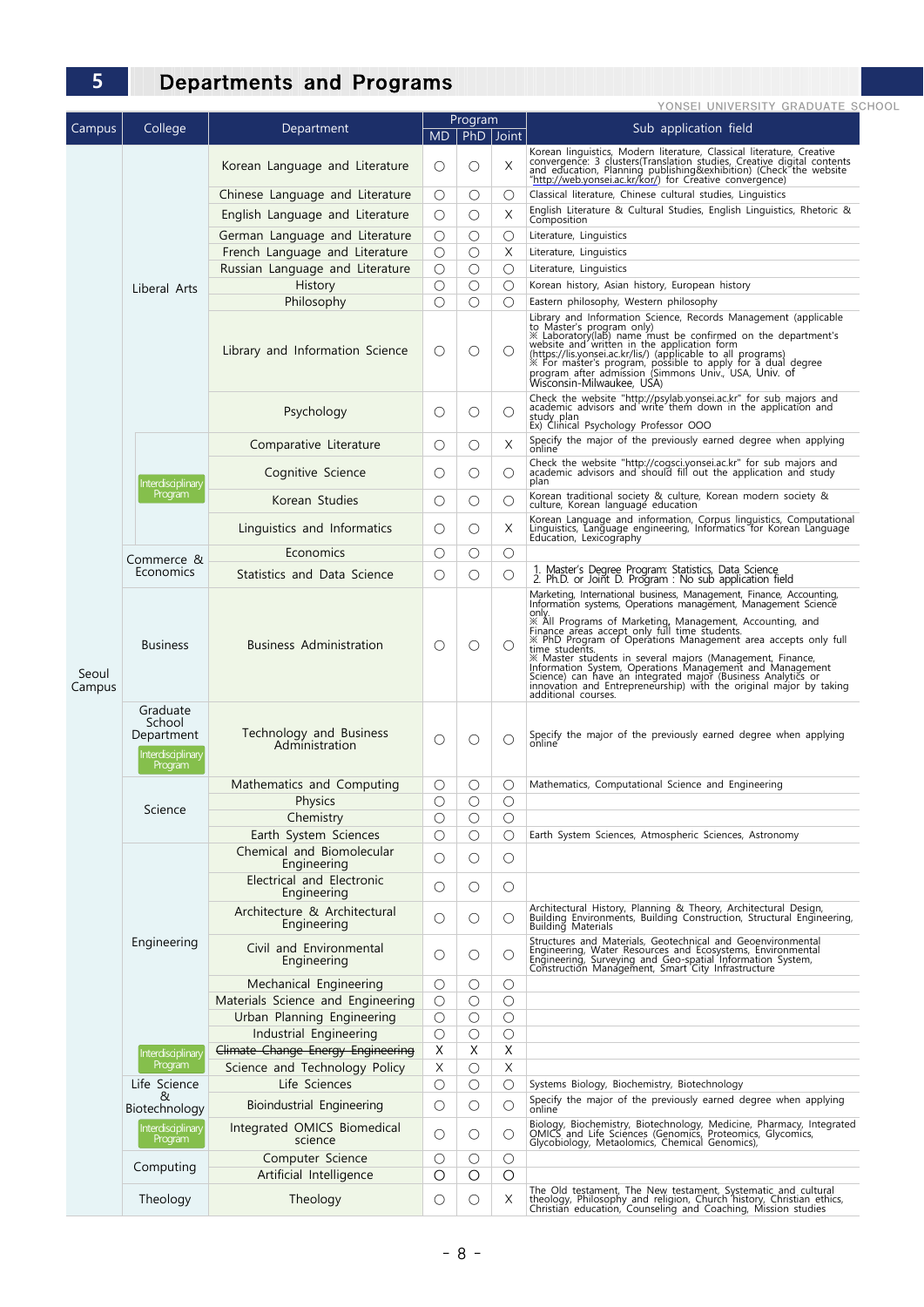| Campus          | College                      | Department                                   | <b>MD</b>              | Program            | PhD Joint     | Sub application field                                                                                                                                                                                                                                                                                                                                                                                                                                                                                                                                                                                                                                               |
|-----------------|------------------------------|----------------------------------------------|------------------------|--------------------|---------------|---------------------------------------------------------------------------------------------------------------------------------------------------------------------------------------------------------------------------------------------------------------------------------------------------------------------------------------------------------------------------------------------------------------------------------------------------------------------------------------------------------------------------------------------------------------------------------------------------------------------------------------------------------------------|
|                 |                              | Political Science                            | О                      | $\circ$            | $\circ$       |                                                                                                                                                                                                                                                                                                                                                                                                                                                                                                                                                                                                                                                                     |
|                 |                              | Public Administration                        | $\circlearrowright$    | $\bigcirc$         | $\circ$       |                                                                                                                                                                                                                                                                                                                                                                                                                                                                                                                                                                                                                                                                     |
|                 | Social<br>Sciences           | Sociology                                    | $\circ$                | $\bigcirc$         | $\circ$       |                                                                                                                                                                                                                                                                                                                                                                                                                                                                                                                                                                                                                                                                     |
|                 |                              | Cultural Anthropology                        | $\circ$                | $\circ$            | $\circ$       |                                                                                                                                                                                                                                                                                                                                                                                                                                                                                                                                                                                                                                                                     |
|                 |                              | Media Communication                          | $\circ$                | $\circ$            | $\circ$       |                                                                                                                                                                                                                                                                                                                                                                                                                                                                                                                                                                                                                                                                     |
|                 | Interdisciplinary            | Area Studies                                 | О                      | $\circ$            | $\circ$       | Europe, Southeast asia, China, Japan, Russia and Central Asia                                                                                                                                                                                                                                                                                                                                                                                                                                                                                                                                                                                                       |
|                 | Program                      | Korean Unification Studies                   | $\circ$<br>X           | $\circ$            | Χ<br>$\times$ |                                                                                                                                                                                                                                                                                                                                                                                                                                                                                                                                                                                                                                                                     |
|                 | (former) Law                 | Social Welfare Policy<br>Law                 | $\bigcirc$             | $\circ$<br>$\circ$ | X             |                                                                                                                                                                                                                                                                                                                                                                                                                                                                                                                                                                                                                                                                     |
|                 |                              |                                              |                        |                    |               |                                                                                                                                                                                                                                                                                                                                                                                                                                                                                                                                                                                                                                                                     |
|                 | Music                        | Music                                        | О                      | $\circ$            | $\bigcirc$    | <b>(Master's)</b> Organ, Harpsichord, Choral conducting, Music history, Vocal music, Piano, Accompaniment, Percussion, woodwind(Flute), woodwind(Charinet), woodwind(Bassoon), woodwind(Saxophone), woodwind(etc.), brass instrument<br>Conducting, Composition, Music Theory<br><b>(D.M.A./Joint)</b> Organ, Harpsichord, Choral conducting, Vocal music, Piano, Accompaniment, Percussion, woodwind(Flute), woodwind(Oboe), woodwind(Saxophone), woodwind(Saxophone), woodwind(Saxophone), brass instrument (Horn)<br>string music(Violin), string music(Viola), string music(Cello), string<br>music(Double bass), string music(Harp), Composition, Music Theory |
|                 |                              | Clothing and Textiles                        | О                      | $\circ$            | О             | Apparel materials/Nano-textile, Advanced functional textiles,<br>Psychology of fashion/Consumer behavior, Fashion marketing/Luxury<br>brand management, Fashion Retail Business, Apparel design and<br>planning/Smart clothing                                                                                                                                                                                                                                                                                                                                                                                                                                      |
|                 |                              | Food and Nutrition                           | О                      | О                  | $\circ$       | Foods, Nutrition, Food service & restaurant management                                                                                                                                                                                                                                                                                                                                                                                                                                                                                                                                                                                                              |
|                 | Human<br>Ecology             | Interior Architecture & Built<br>Environment | О                      | $\circ$            | Χ             | Environmental Design, Human centered Indoor Environment,<br>Cultural Space Design, Building Illumination, Digital Convergence &<br>Design, Environmental Behaviors and Design                                                                                                                                                                                                                                                                                                                                                                                                                                                                                       |
|                 |                              | Child and Family Studies                     | О                      | $\circ$            | X             | Human development, Early childhood education, Family studies,<br>Counseling & therapy, Human Life & Innovative<br>Design(interdisciplinary field with Human Environment & Design)                                                                                                                                                                                                                                                                                                                                                                                                                                                                                   |
|                 |                              | Human Environment & Design                   | O                      | $\circ$            | O             | Fashion design, Communication design, Digital design,<br>Product/Service Design, Human Life & Innovative<br>Design(interdisciplinary field with Child and Family Studies)                                                                                                                                                                                                                                                                                                                                                                                                                                                                                           |
| Seoul<br>Campus | Sciences in<br>Education     | Education                                    | О                      | О                  | O             | Philosophy and History of Education, Curriculum and Instruction, Educational Technology & Corporate Education, Counselor<br>Education, HRD & Education of Work, Educational Statistics & Data<br>Science, Educational Measurement &                                                                                                                                                                                                                                                                                                                                                                                                                                 |
|                 |                              | Physical Education                           | $\bigcap$              | $\circ$            | X.            | Exercise Physiology, Sports psychology, Motor control and Motor<br>learning, Sports pedagogy, Coaching, Biomechanics, Sports<br>medicine, Sports injuries and rehabilitation                                                                                                                                                                                                                                                                                                                                                                                                                                                                                        |
|                 |                              |                                              | Sport Industry Studies | O                  | O             | Χ                                                                                                                                                                                                                                                                                                                                                                                                                                                                                                                                                                                                                                                                   |
|                 |                              | Medicine                                     | O                      | $\circ$            | O             | Pathology, Internal Medicine, Neuroscience, Psychiatry, Pediatrics,<br>Patnotogy, Internal Medicine, Neuroscience, Psychiatry, Pediatrics, Dermatology, Surgery, Thoracic and Cardiovascular Surgery, Neurosurgery, Othopedic Surgery, Plastic and Reconstructive Surgery, Rehabilitation medicine, R                                                                                                                                                                                                                                                                                                                                                               |
|                 | Medicine                     | <b>Medical Sciences</b>                      | О                      | $\circ$            | О             | Molecular, Cellular, and Cancer Biology /<br>Infectious Diseases and Immunobiology /<br>Genomics and Data Sciences / Brain and Cognitive Sciences /<br>Regenerative Biology and Translational Medicine<br>(BK 21 Project)                                                                                                                                                                                                                                                                                                                                                                                                                                           |
|                 |                              | Public Health                                | О                      | О                  | O             | Health Policy and Management, Epidemiology, Environmental and<br>Occupational Health                                                                                                                                                                                                                                                                                                                                                                                                                                                                                                                                                                                |
|                 |                              | Integrative Medicine                         | О                      | $\circ$            | O             | Digital Healthcare                                                                                                                                                                                                                                                                                                                                                                                                                                                                                                                                                                                                                                                  |
|                 |                              | Medical Device Engineering and<br>Management | О                      | $\circ$            | O             | Medical Device Regulatory Science, Medical Device Technology<br>Commercialization                                                                                                                                                                                                                                                                                                                                                                                                                                                                                                                                                                                   |
|                 |                              | <b>Biomedical Engineering</b>                | О                      | $\circ$            | О             | Biomedical Engineering, Nano Science and Technology,                                                                                                                                                                                                                                                                                                                                                                                                                                                                                                                                                                                                                |
|                 |                              |                                              |                        |                    |               | Science for Aging<br>Multicultural & Multilingual Studies, Augmentative & alternative                                                                                                                                                                                                                                                                                                                                                                                                                                                                                                                                                                               |
|                 | Interdisciplinary<br>Program | Speech Pathology                             | X                      | Χ                  | Χ             | Motor speech disorders, Powelopmental language<br>communication, Motor speech disorders, Developmental language<br>disorders, Voice disorders, Swallowing disorders, Neurologic communication disorders, Articulation & phonology<br>di<br>(Degree program accepts applications only for spring admission.)                                                                                                                                                                                                                                                                                                                                                         |
|                 |                              | Medical Law & Ethics                         | О                      | $\circ$            | O             | Medical Law and Ethics, Medical Humanities (MD or PhD only)                                                                                                                                                                                                                                                                                                                                                                                                                                                                                                                                                                                                         |
|                 |                              | <b>Biostatistics and Computing</b>           | О                      | $\circ$            | Χ             |                                                                                                                                                                                                                                                                                                                                                                                                                                                                                                                                                                                                                                                                     |
|                 |                              | Medical Humanities and Social<br>Science     | О                      | $\circ$            | Χ             | History and Philosophy of Medicine, Medical Humanities and Social<br>Sciences, Medical Humanities                                                                                                                                                                                                                                                                                                                                                                                                                                                                                                                                                                   |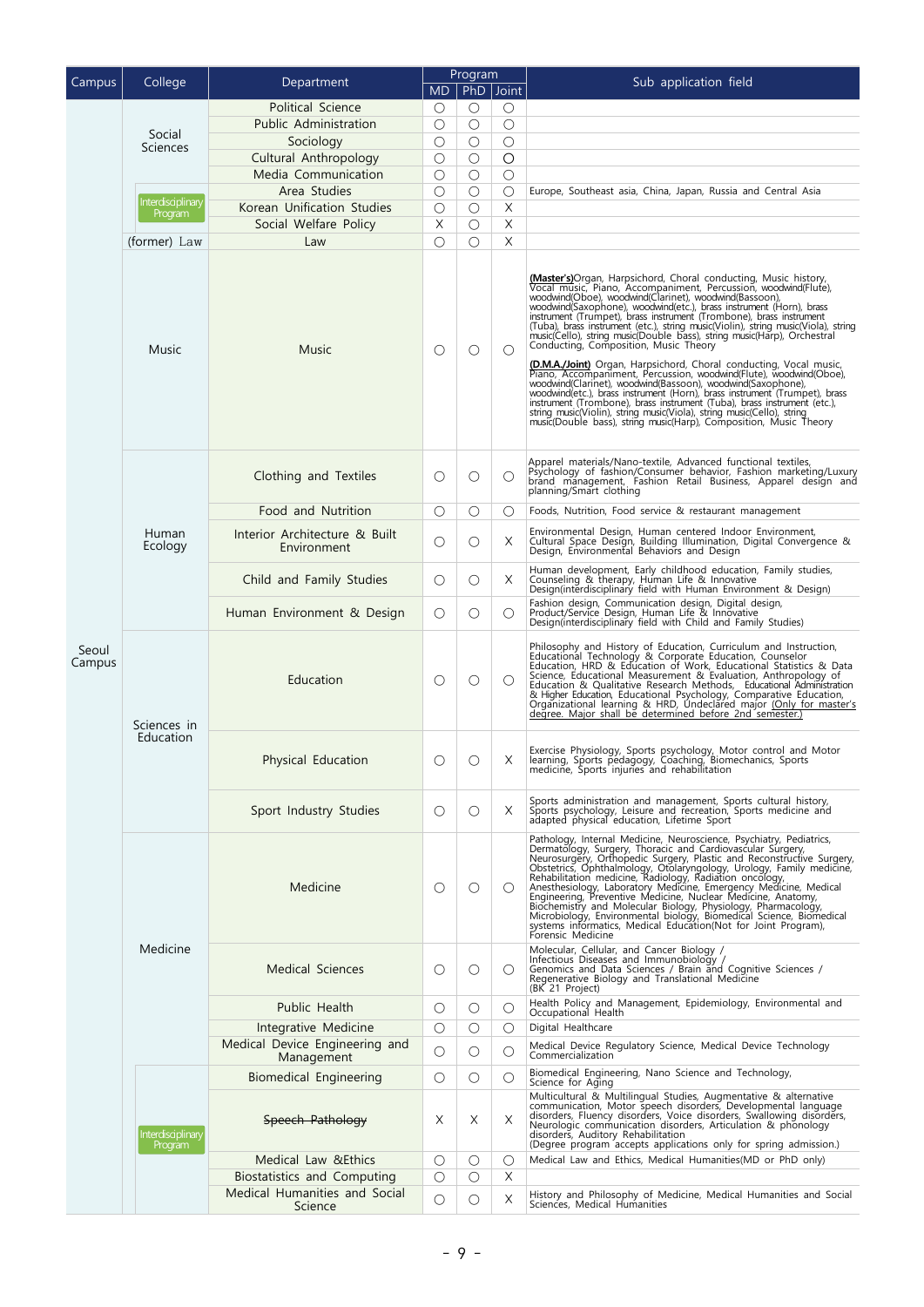| Campus          | College                                                                 | Department                                                |                          | Program<br>MD   PhD   Joint |                     | Sub application field                                                                                                                                                                                                                                                                                                                                                                                                                      |
|-----------------|-------------------------------------------------------------------------|-----------------------------------------------------------|--------------------------|-----------------------------|---------------------|--------------------------------------------------------------------------------------------------------------------------------------------------------------------------------------------------------------------------------------------------------------------------------------------------------------------------------------------------------------------------------------------------------------------------------------------|
| Seoul<br>Campus | Dentistry                                                               | Dentistry                                                 | О                        | $\circ$                     | О                   | Oral pathology, Oral biology, Preventive dentistry,<br>Dental biomaterials & bioengineering, Orthodontics,<br>Oral medicine, Oral & maxillofacial radiology, Oral &<br>maxillofacial surgery, Conservative dentistry,<br>Prosthodontics, Pediatric dentistry, Periodontology,<br>Integrated medical science (only available for Fall<br>semester), Dental clinical sciences (only available for<br>Fall semester / only for Joint Program) |
|                 |                                                                         | Applied Life Science                                      | O                        | $\circ$                     | O                   | Preventive dentistry & public oral health, Microbiology<br>& immunology, Biochemistry & molecular biology,<br>Tumor biology & pathology, Applied biomaterials, Cell<br>physiology & pharmacology, Anatomy &<br>developmental biology, Clinical dentistry                                                                                                                                                                                   |
|                 | Nursing                                                                 | <b>Nursing</b>                                            | О                        | $\circ$                     | X                   |                                                                                                                                                                                                                                                                                                                                                                                                                                            |
|                 | <b>Interdisciplinary</b><br>Program<br>Advanced<br>Science<br>Institute | Nano Biomedical Engineering                               | О                        | $\circ$                     | О                   |                                                                                                                                                                                                                                                                                                                                                                                                                                            |
|                 | Pharmacy                                                                | Pharmacy                                                  | О                        | O                           | О                   |                                                                                                                                                                                                                                                                                                                                                                                                                                            |
|                 | Interdisciplinar<br>Program                                             | Industrial Pharmaceutical Sciences                        | O                        | X                           | Χ                   |                                                                                                                                                                                                                                                                                                                                                                                                                                            |
| Int<br>Campus   | Medicine<br>Interdisciplinary<br>Program                                | Pharmaceutical Medicine &<br>Regulatory Science           | О                        | $\circ$                     | О                   |                                                                                                                                                                                                                                                                                                                                                                                                                                            |
|                 | I CREATE**<br>Interdisciplinary<br>Program                              | Integrative Biotechnology &<br>Translational Medicine     | О                        | $\circ$                     | O                   |                                                                                                                                                                                                                                                                                                                                                                                                                                            |
|                 | Underwood<br>International<br>College                                   | Innovation                                                | O                        | $\circ$                     | О                   | Applicants are not required to choose a sub<br>application field and all courses are conducted entirely<br>in English                                                                                                                                                                                                                                                                                                                      |
|                 | Global                                                                  | Korean Language and Literature                            | $\circlearrowright$      | $\circ$                     | $\circ$             |                                                                                                                                                                                                                                                                                                                                                                                                                                            |
|                 |                                                                         | English Language and Literature                           | $\circ$                  | $\bigcirc$                  | $\circ$             |                                                                                                                                                                                                                                                                                                                                                                                                                                            |
|                 |                                                                         | History<br>Philosophy                                     | $\circ$<br>О             | $\circ$<br>$\circ$          | $\circ$<br>$\circ$  |                                                                                                                                                                                                                                                                                                                                                                                                                                            |
|                 |                                                                         | <b>Business Administration</b>                            | О                        | $\circ$                     | $\circ$             |                                                                                                                                                                                                                                                                                                                                                                                                                                            |
|                 | Creative<br>Convergence                                                 | Economics                                                 | О                        | $\circ$                     | $\bigcirc$          |                                                                                                                                                                                                                                                                                                                                                                                                                                            |
|                 | (Not<br>Confirmed)                                                      | Public Administration                                     | О                        | $\circ$                     | $\circ$             |                                                                                                                                                                                                                                                                                                                                                                                                                                            |
|                 |                                                                         | <b>International Relations</b>                            | О                        | $\circ$                     | $\circlearrowright$ | International Relations, Global and Area Studies                                                                                                                                                                                                                                                                                                                                                                                           |
|                 |                                                                         | Industrial Design                                         | О                        | $\circ$                     | $\circlearrowright$ |                                                                                                                                                                                                                                                                                                                                                                                                                                            |
|                 |                                                                         | Environmental Finance                                     | О                        | $\circ$                     | $\circ$             |                                                                                                                                                                                                                                                                                                                                                                                                                                            |
|                 |                                                                         | Visual Communication Design                               | О                        | $\circ$                     | $\bigcirc$          |                                                                                                                                                                                                                                                                                                                                                                                                                                            |
|                 | nterdisciplinary<br>Program                                             | Design Management<br>Environmental and Energy             | О                        | Χ                           | X                   |                                                                                                                                                                                                                                                                                                                                                                                                                                            |
|                 | Science and                                                             | Engineering                                               | $\circlearrowright$      | $\circ$                     | $\circ$             |                                                                                                                                                                                                                                                                                                                                                                                                                                            |
|                 | Technology                                                              | Physics                                                   | $\circlearrowright$      | $\circ$                     | $\circ$             |                                                                                                                                                                                                                                                                                                                                                                                                                                            |
|                 | Convergence<br>(Not                                                     | Chemistry                                                 | $\circ$                  | $\bigcirc$                  | $\circ$             |                                                                                                                                                                                                                                                                                                                                                                                                                                            |
|                 | Confirmed)                                                              | Biological Science and Technology                         | $\bigcirc$               | $\circ$                     | $\circlearrowright$ |                                                                                                                                                                                                                                                                                                                                                                                                                                            |
| Mirae           |                                                                         | Packaging                                                 | $\bigcirc$               | $\circ$                     | $\bigcirc$          |                                                                                                                                                                                                                                                                                                                                                                                                                                            |
| (Wonju)         |                                                                         | Computer Science                                          | $\circlearrowright$      | $\circ$                     | $\circ$             |                                                                                                                                                                                                                                                                                                                                                                                                                                            |
| Campus          |                                                                         | Information and Statistics                                | $\circlearrowright$      | $\bigcirc$                  | $\circlearrowright$ |                                                                                                                                                                                                                                                                                                                                                                                                                                            |
|                 |                                                                         | <b>Biomedical Engineering</b>                             | О                        | $\bigcirc$                  | $\circlearrowright$ |                                                                                                                                                                                                                                                                                                                                                                                                                                            |
|                 | Software and                                                            | Health Administration                                     | $\circ$                  | $\circ$                     | $\circ$             |                                                                                                                                                                                                                                                                                                                                                                                                                                            |
|                 | Digital<br>Healthcare                                                   | Biomedical Laboratory Science                             | О                        | $\circ$                     | $\circlearrowright$ |                                                                                                                                                                                                                                                                                                                                                                                                                                            |
|                 | Convergence<br>(Not<br>Confirmed)                                       | Physical Therapy                                          | $\circ$                  | $\bigcirc$                  | О                   | Through prior discussion with the department(refer to the<br>department website), choose your Academic Advisor and write<br>down the name of the advisor on the application form and the<br>study plan.                                                                                                                                                                                                                                    |
|                 |                                                                         | Occupational Therapy<br>Radiation Convergence Engineering | О<br>$\circlearrowright$ | $\circ$<br>$\circ$          | $\circ$<br>$\circ$  |                                                                                                                                                                                                                                                                                                                                                                                                                                            |
|                 |                                                                         | Dental Hygiene                                            | О                        | $\circ$                     | $\circlearrowright$ |                                                                                                                                                                                                                                                                                                                                                                                                                                            |
|                 |                                                                         | Medicine                                                  | $\circlearrowright$      | $\circ$                     | $\circ$             |                                                                                                                                                                                                                                                                                                                                                                                                                                            |
|                 | Medicine                                                                | <b>Nursing</b>                                            | О                        | X                           | O                   | Applicants are not required to choose a sub application field (Master: Applications of Infection control or Critical care are<br>only in Spring)                                                                                                                                                                                                                                                                                           |
|                 | (Wonju)                                                                 | Global Medical Science                                    | $\circlearrowright$      | $\circ$                     | O                   |                                                                                                                                                                                                                                                                                                                                                                                                                                            |
|                 |                                                                         | Wellness and Healthy Aging                                | О                        | X                           | Χ                   |                                                                                                                                                                                                                                                                                                                                                                                                                                            |
|                 |                                                                         | <b>Biostatistics</b>                                      | $\bigcirc$               | $\circ$                     | $\circ$             |                                                                                                                                                                                                                                                                                                                                                                                                                                            |

\* Applicants are required to choose their specific/sub application field if it is listed in the chart above.

\*\* I\_CREATE = Institute for Convergence Research and Education in Advanced Technology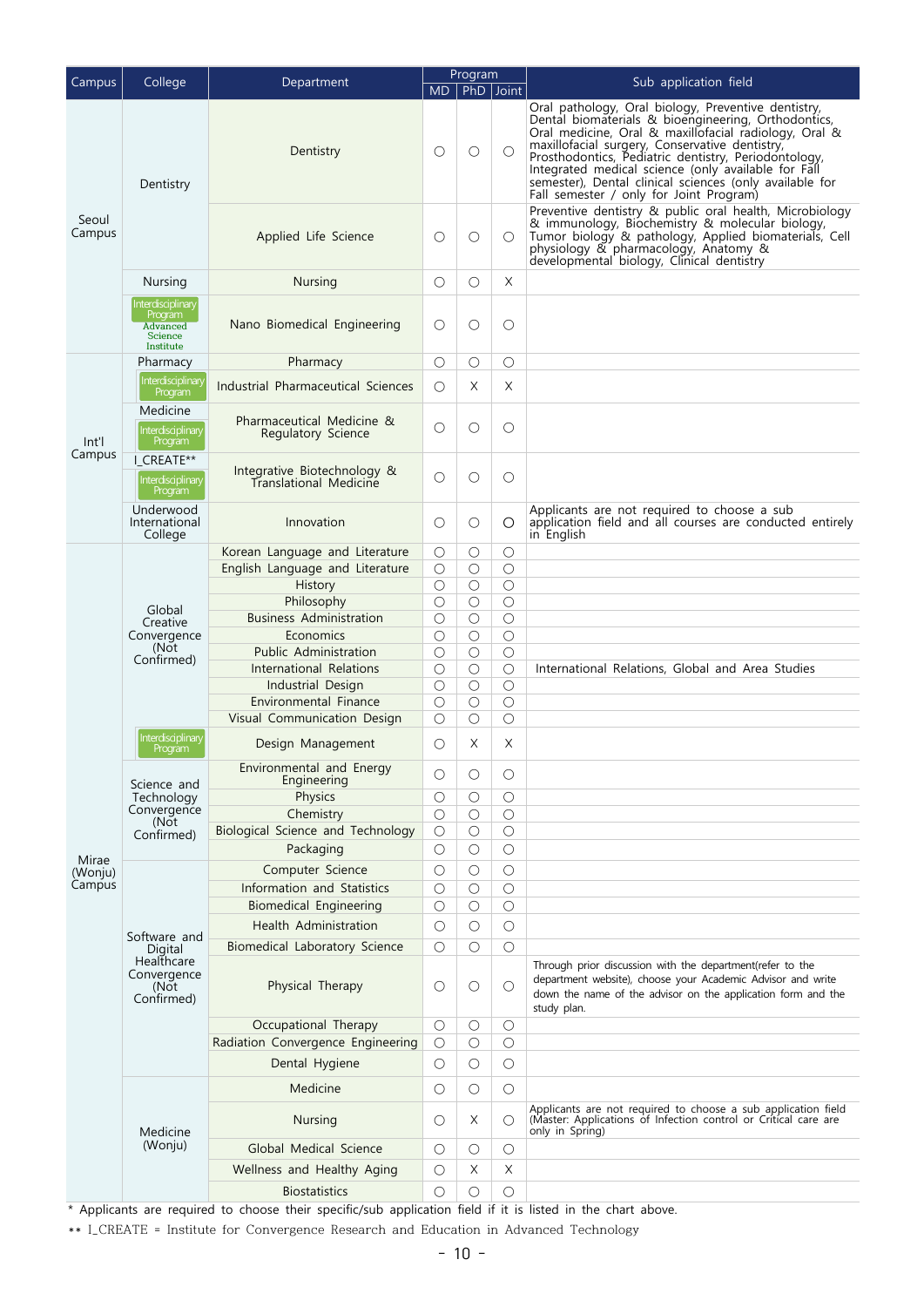#### 6-1 Admission Process



#### **1)** Online registration period

- a) Visit the website of Yonsei University Graduate School (http://graduate.yonsei.ac.kr) and click the pop-up link to Application Portal. You will be asked to set up an account.
- b) Log in to the Application Portal, complete your online application and pay the application fee
- \* Application Fee: 100,000 KRW
- \* Department of Music: Additional fee for the performance assessment: 52,000 KRW
- \* Application fee is non refundable.

#### **2)** Document Submission

- a) All the documents should be uploaded in PDF on the Application Portal.
- b) Applications with missing documents will not be considered.
- c) Two letters of recommendation should be submitted by the deadline.
	- \* Please fill up your referees' contact details on the application portal and make a request (Click "Request" button) during the application period
	- \* Your referees will receive an email with a link that will provide them with instructions on how to submit their letters of recommendation. It is advised to inform them of this process and show them the form of the reference (graduate.yonsei.ac.kr – Admission – Applicants Guideline – Letter of Recommendation) in advance.
	- \* It is your responsibility to check if your referee has received the email.

#### **3) Interview**

- a) **It is not that all the applicants will be called for the interview. (In general, many departments don't require international students to go through the interview.)**
- b) Just because you are not invited to an interview does not mean that you are not admitted to our school. In other words, you may get an offer without the interview. **Please directly consult your department office in regards to the interview.**
- c) Applicants who refuse to have an interview will be rejected.
- d) Some departments might conduct phone interviews for overseas applicants, so please fill up your contact information correctly.
- ※ Refer to p.19~20 Note Ⅱ for interview dates & location

#### **4) Result Announcement**

 Check your result on our website (http://graduate.yonsei.ac.kr) The results will be divided into two categories: [Admitted], [Not Admitted]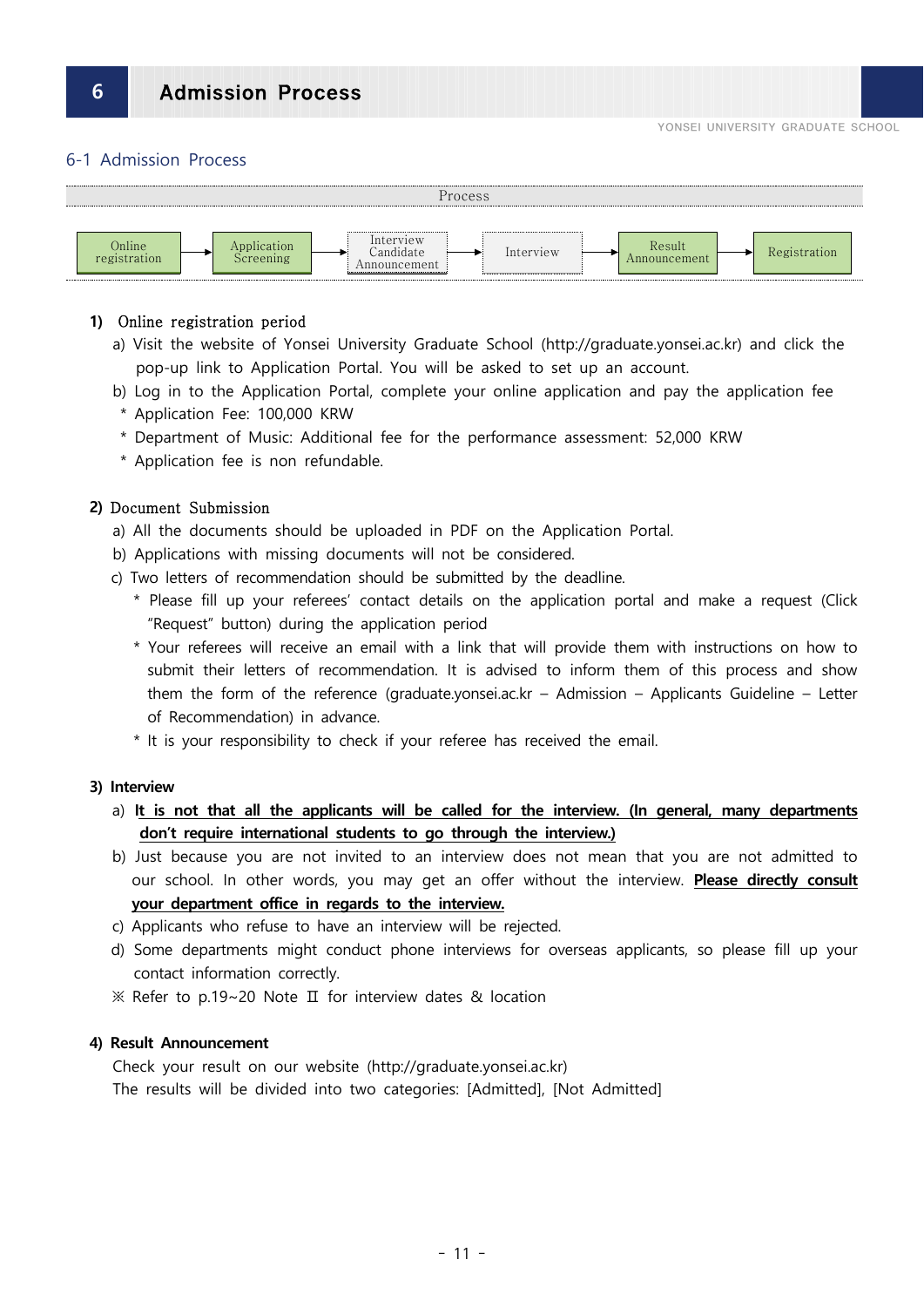#### 6-2 Evaluation Process



※ Interview candidates will be notified individually via email or phone.

#### **1) Application Evaluation**

Selection in order of merit based on the application results

- a) Academic Record
- b) Study Plan
- c) Recommendation Letters
- d) Other documents required by each department

#### **2) Interview Evaluation**

Selection in order of merit based on application and interview results

- a) Knowledge of your field of study
- b) Aptitude for your chosen subject
- c) Passion for your study
- d) Requirements of each department
- ※ Candidates who refuse to attend the interview will be rejected.

#### **3) Exceptions**

- a) The Department of Music will make selection in order of merit based on your application and the performance assessment results.
	- ① Application evaluation Academic record / study plan / recommendation letters / other documents required by the Department of Music
	- ② Performance assessment: Please refer to [Note I-1] [Note I-2]
- b) Applicants to the Department of Chinese Language and Literature may take exams (2 hours: Classical Chinese + Chinese Language and Literature) and then have an interview.
- c) Applicants to the Department of Artificial Intelligence may take Computer-programming test (1hour) and then may have interview.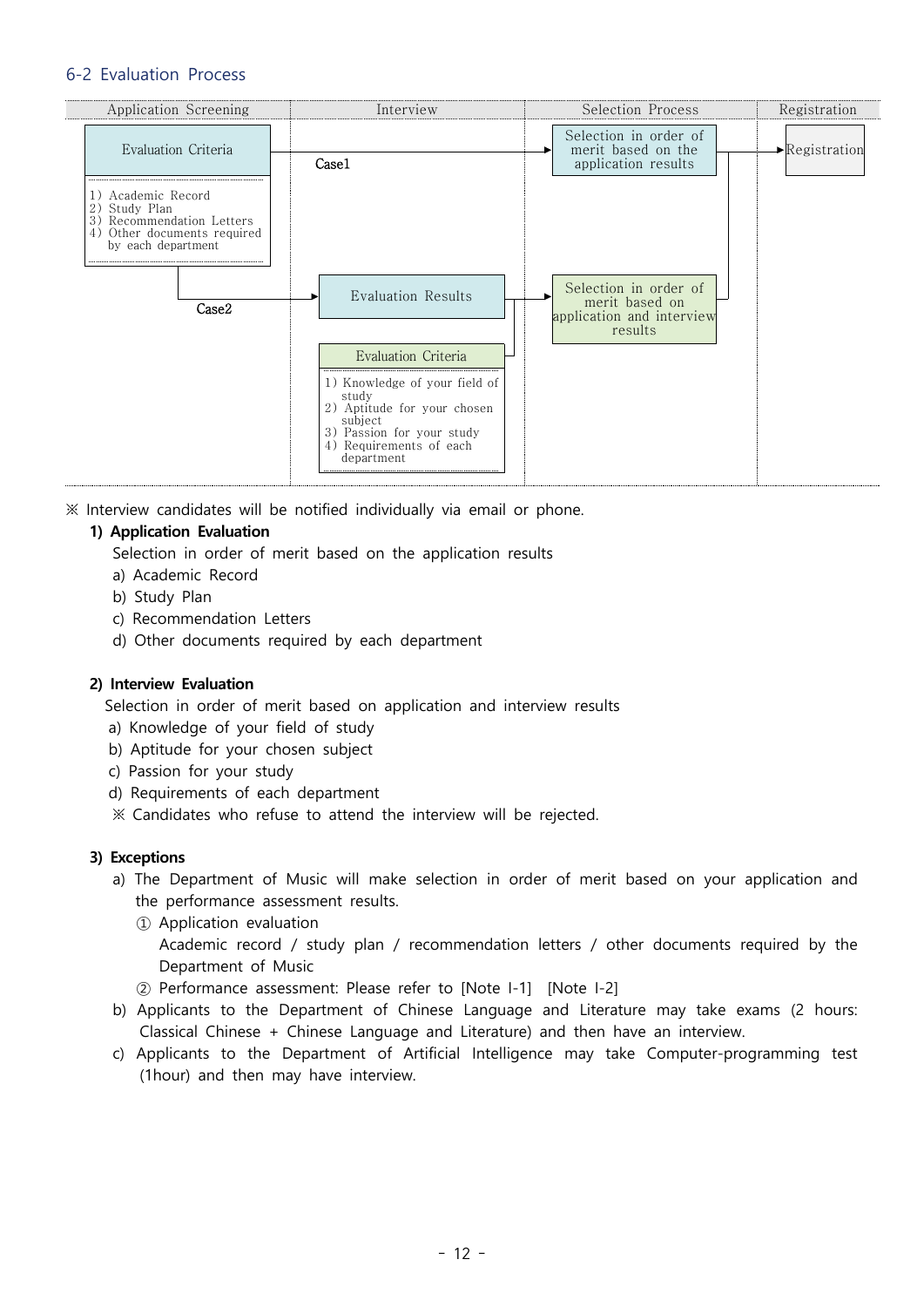YONSEI UNIVERSITY GRADUATE SCHOOL



Yonsei Coop Investment (5,000 KRW)

| Campus          | College                             | Department                                                              | Entrance Fee | Tuition   | Total     |
|-----------------|-------------------------------------|-------------------------------------------------------------------------|--------------|-----------|-----------|
|                 |                                     | Korean Language and Literature                                          |              | 4,854,000 | 5,882,000 |
|                 |                                     | Chinese Language and Literature                                         |              | 4,854,000 | 5,882,000 |
|                 |                                     | English Language and Literature                                         |              | 4,854,000 | 5,882,000 |
|                 |                                     | German Language and Literature                                          |              | 4,854,000 | 5,882,000 |
|                 |                                     | French Language and Literature                                          |              | 4,854,000 | 5,882,000 |
|                 | Liberal Arts                        | Russian Language and Literature                                         |              | 4,854,000 | 5,882,000 |
|                 |                                     | History                                                                 |              | 4,854,000 | 5,882,000 |
|                 |                                     | Philosophy                                                              | 1,028,000    | 4,854,000 | 5,882,000 |
|                 |                                     | Library and Information Science                                         |              | 4,940,000 | 5,968,000 |
|                 |                                     | Psychology                                                              |              | 4,940,000 | 5,968,000 |
|                 |                                     | Comparative Literature                                                  |              | 4,854,000 | 5,882,000 |
|                 | Interdisciplinary                   | Cognitive Science                                                       |              | 4,940,000 | 5,968,000 |
|                 | Program                             | Korean Studies                                                          |              | 4,854,000 | 5,882,000 |
|                 |                                     | Linguistics and Informatics                                             |              | 4,854,000 | 5,882,000 |
|                 | Commerce &                          | Economics                                                               |              | 4,880,000 | 5,908,000 |
|                 | Economics                           | Statistics and Data Science                                             | 1,028,000    | 4,880,000 | 5,908,000 |
|                 | <b>Business</b>                     | <b>Business Administration</b>                                          |              | 4,880,000 | 5,908,000 |
|                 | <b>Interdisciplinary</b><br>Program | Technology and Business<br>Administration                               | 1,028,000    | 4,880,000 | 5,908,000 |
|                 |                                     | Mathematics and Computing                                               |              | 5,860,000 | 6,888,000 |
|                 | Science                             | (Mathematics)                                                           |              |           |           |
|                 |                                     | Mathematics and Computing<br>(Computational Science and<br>Engineering) | 1,028,000    | 5,860,000 | 6,888,000 |
|                 |                                     | Physics                                                                 |              | 5,860,000 | 6,888,000 |
| Seoul<br>Campus |                                     | Chemistry                                                               |              | 5,860,000 | 6,888,000 |
|                 |                                     | Earth System Sciences                                                   |              | 5,860,000 | 6,888,000 |
|                 |                                     | Chemical and Biomolecular<br>Engineering                                |              | 6,831,000 | 7,859,000 |
|                 |                                     | Electrical and Electronic<br>Engineering                                |              | 6,831,000 | 7,859,000 |
|                 |                                     | Architecture & Architectural<br>Engineering                             |              | 6,831,000 | 7,859,000 |
|                 | Engineering                         | Civil and Environmental<br>Engineering                                  |              | 6,831,000 | 7,859,000 |
|                 |                                     | Mechanical Engineering                                                  | 1,028,000    | 6,831,000 | 7,859,000 |
|                 |                                     | Materials Science and Engineering                                       |              | 6,831,000 | 7,859,000 |
|                 |                                     | Urban Planning Engineering                                              |              | 6,831,000 | 7,859,000 |
|                 |                                     | Industrial Engineering                                                  |              | 6,831,000 | 7,859,000 |
|                 | Interdisciplinary                   | Climate Change Energy Engineering                                       |              | 6,717,000 | 7,745,000 |
|                 | Program                             | Science and Technology Policy                                           |              | 6,717,000 | 7,745,000 |
|                 |                                     | Life Sciences(Systems Biology)                                          |              | 5,860,000 | 6,888,000 |
|                 | Life Science &<br>Biotechnology     | Life Sciences(Biochemistry)                                             |              | 5,860,000 | 6,888,000 |
|                 |                                     | Life Sciences(Biotechnology)                                            |              | 6,831,000 | 7,859,000 |
|                 |                                     | <b>Bioindustrial Engineering</b>                                        | 1,028,000    | 6,717,000 | 7,745,000 |
|                 | Interdisciplinary<br>Program        | Integrated OMICS Biomedical                                             |              |           |           |
|                 |                                     | science                                                                 |              | 5,860,000 | 6,888,000 |
|                 | Computing                           | Computer Science                                                        | 1,028,000    | 6,831,000 | 7,859,000 |
|                 |                                     | Artificial Intelligence                                                 |              | 6,831,000 | 7,859,000 |
|                 | Theology                            | Theology                                                                | 1,028,000    | 4,854,000 | 5,882,000 |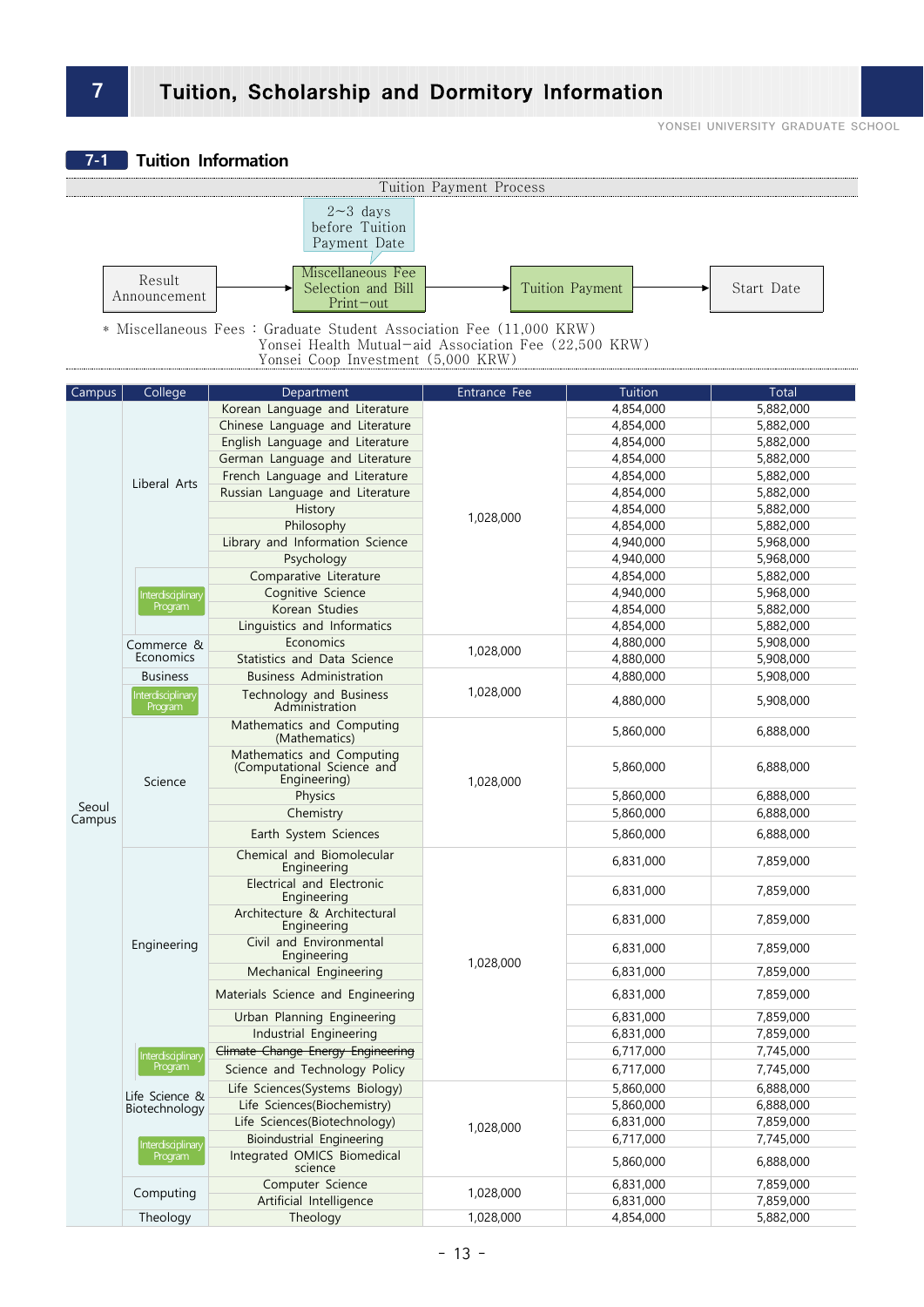| Campus           | College                      | Department                                            | Entrance Fee | Tuition   | <b>Total</b> |
|------------------|------------------------------|-------------------------------------------------------|--------------|-----------|--------------|
|                  |                              | Political Science                                     |              | 4,854,000 | 5,882,000    |
|                  |                              | Public Administration                                 |              | 4,854,000 | 5,882,000    |
|                  | Social                       | Sociology                                             |              | 4,854,000 | 5,882,000    |
|                  | Sciences                     |                                                       |              |           |              |
|                  |                              | Cultural Anthropology                                 | 1,028,000    | 4,854,000 | 5,882,000    |
|                  |                              | Media Communication                                   |              | 4,854,000 | 5,882,000    |
|                  | <b>Interdisciplinary</b>     | Area Studies                                          |              | 4,854,000 | 5,882,000    |
|                  | Program                      | Korean Unification Studies                            |              | 4,854,000 | 5,882,000    |
|                  |                              | Social Welfare Policy                                 |              | 4,854,000 | 5,882,000    |
|                  | (former) Law                 | Law                                                   | 1,028,000    | 4,854,000 | 5,882,000    |
|                  | Music                        | Music                                                 | 1,028,000    | 7,479,000 | 8,507,000    |
|                  |                              | Clothing and Textiles                                 |              | 5,860,000 | 6,888,000    |
|                  |                              | Food and Nutrition                                    |              | 5,860,000 | 6,888,000    |
|                  | Human                        | Interior Architecture & Built                         |              |           |              |
|                  | Ecology                      | Environment                                           | 1,028,000    | 5,860,000 | 6,888,000    |
|                  |                              | Child and Family Studies                              |              | 5,860,000 | 6,888,000    |
| Seoul            |                              | Human Environment & Design                            |              | 5,860,000 | 6,888,000    |
| Campus           |                              | Education                                             |              | 4,854,000 | 5,882,000    |
|                  | Sciences in                  | Physical Education                                    | 1,028,000    | 5,860,000 | 6,888,000    |
|                  | Education                    | Sport Industry Studies                                |              | 5,860,000 | 6,888,000    |
|                  |                              | Medicine                                              |              | 7,793,000 | 8,821,000    |
|                  |                              |                                                       |              |           |              |
|                  | Medicine                     | Medical Sciences                                      |              | 7,793,000 | 8,821,000    |
|                  |                              | Public Health                                         |              | 5,860,000 | 6,888,000    |
|                  |                              | Integrative Medicine                                  |              | 6,831,000 | 7,859,000    |
|                  |                              | Medical Device Engineering and                        |              | 6,831,000 | 7,859,000    |
|                  |                              | Management                                            | 1,028,000    |           |              |
|                  |                              | <b>Biomedical Engineering</b>                         |              | 6,717,000 | 7,745,000    |
|                  |                              | Speech Pathology                                      |              | 7,793,000 | 8,821,000    |
|                  | <b>Interdisciplinary</b>     | Medical Law &Ethics                                   |              | 4,854,000 | 5,882,000    |
|                  | Program                      | <b>Biostatistics and Computing</b>                    |              | 5,860,000 | 6,888,000    |
|                  |                              | Medical Humanities and Social                         |              |           |              |
|                  |                              | Science                                               |              | 4,854,000 | 5,882,000    |
|                  |                              | Dentistry                                             |              | 7,793,000 | 8,821,000    |
|                  | Dentistry                    | Applied Life Science                                  | 1,028,000    | 7,793,000 | 8,821,000    |
|                  | Nursing                      | Nursing                                               | 1,028,000    | 5,860,000 | 6,888,000    |
| Seoul            |                              |                                                       |              |           |              |
| Campus           | Interdisciplinary<br>Program |                                                       |              |           |              |
|                  | Advanced                     | Nano Biomedical Engineering                           | 1,028,000    | 5,860,000 | 6,888,000    |
|                  | Science                      |                                                       |              |           |              |
|                  | Institute                    |                                                       |              |           |              |
|                  | Pharmacy                     | Pharmacy                                              | 1,028,000    | 6,624,000 | 7,652,000    |
|                  | Interdisciplinary<br>Program | Industrial Pharmaceutical Sciences                    |              | 6,881,000 | 6,881,000    |
|                  | Medicine                     |                                                       |              |           |              |
|                  | Interdisciplinary            | Pharmaceutical Medicine &                             | 1,028,000    | 6,624,000 | 7,652,000    |
| Int'l            | Program                      | Regulatory Science                                    |              |           |              |
| Campus           | <b>I CREATE</b>              |                                                       |              |           |              |
|                  | Interdisciplinary<br>Program | Integrative Biotechnology &<br>Translational Medicine | 1,028,000    | 5,860,000 | 6,888,000    |
|                  |                              |                                                       |              |           |              |
|                  | Underwood                    | Innovation                                            | 1,028,000    | 7,020,000 | 8,048,000    |
|                  | International<br>College     |                                                       |              |           |              |
|                  |                              | Korean Language and Literature                        |              | 4,854,000 | 5,882,000    |
|                  |                              | English Language and Literature                       |              | 4,854,000 | 5,882,000    |
|                  |                              | History                                               |              | 4,854,000 | 5,882,000    |
|                  |                              |                                                       |              |           |              |
|                  |                              | Philosophy                                            |              | 4,854,000 | 5,882,000    |
|                  | Humanities &<br>Social       | <b>Business Administration</b>                        |              | 4,880,000 | 5,908,000    |
|                  | Sciences                     | Economics                                             |              | 4,880,000 | 5,908,000    |
|                  | Convergence                  | Public Administration                                 | 1,028,000    | 4,854,000 | 5,882,000    |
|                  |                              | International Relations                               |              | 4,854,000 | 5,882,000    |
| Mirae<br>(Wonju) |                              | <b>Industrial Design</b>                              |              | 5,860,000 | 6,888,000    |
| Campus           |                              | Environmental Finance                                 |              | 4,880,000 | 5,908,000    |
|                  |                              | Visual Communication Design                           |              | 5,860,000 | 6,888,000    |
|                  | Interdisciplinary            |                                                       |              |           |              |
|                  | Program                      | Design Management                                     |              | 4,880,000 | 5,908,000    |
|                  |                              | Environmental Engineering                             |              | 6,717,000 | 7,745,000    |
|                  |                              | Physics                                               |              | 5,860,000 | 6,888,000    |
|                  | Science and<br>Technology    | Chemistry                                             | 1,028,000    | 5,860,000 | 6,888,000    |
|                  | Convergence                  | <b>Biological Science and Technology</b>              |              | 5,860,000 | 6,888,000    |
|                  |                              | Packaging                                             |              | 5,860,000 | 6,888,000    |
|                  |                              |                                                       |              |           |              |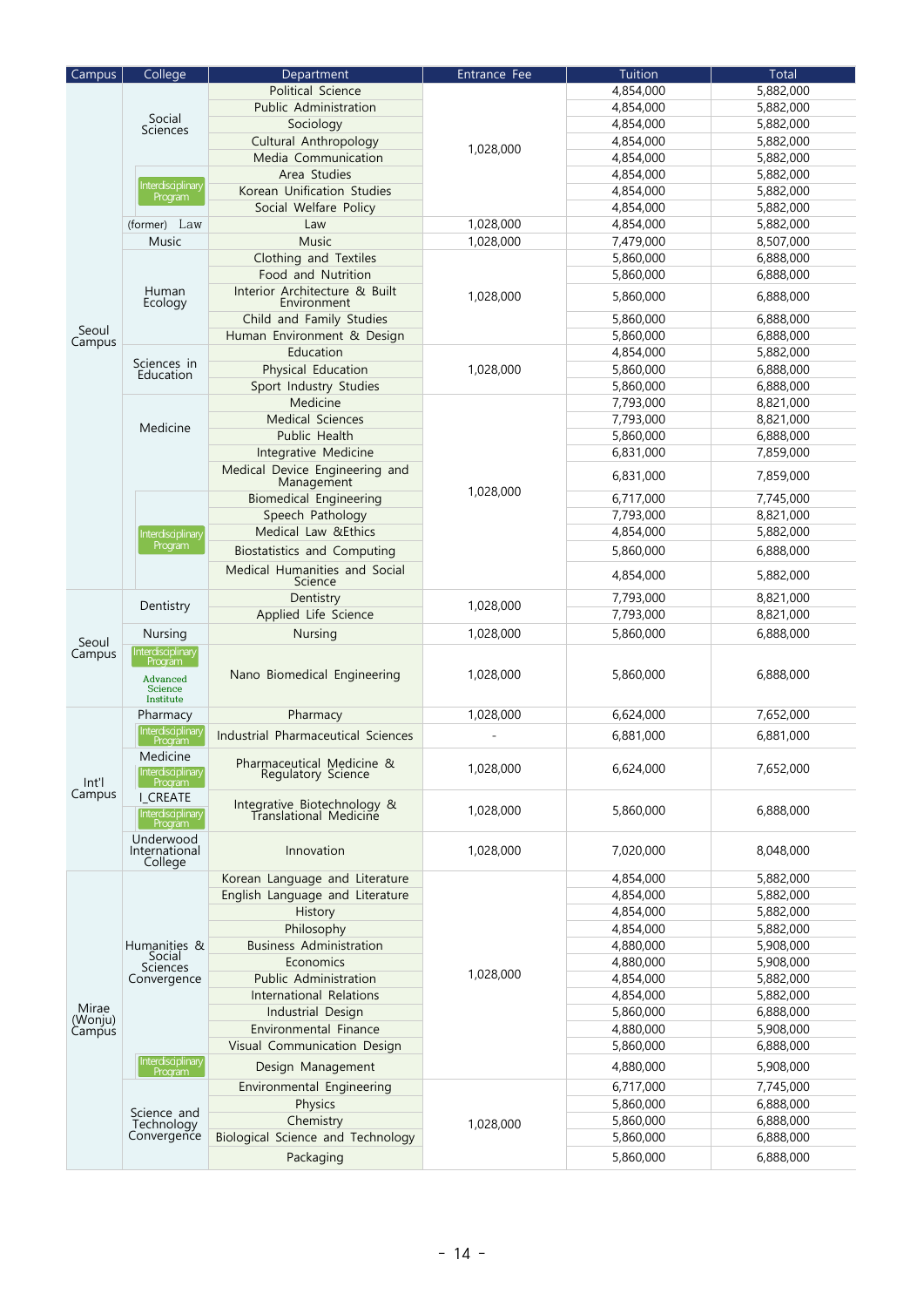| Campus            | <b>College</b>               | Department                           | Entrance Fee | Tuition   | Total     |
|-------------------|------------------------------|--------------------------------------|--------------|-----------|-----------|
|                   |                              | Computer Science                     |              | 5,860,000 | 6,888,000 |
|                   |                              | Information and Statistics           |              | 5,860,000 | 6,888,000 |
|                   |                              | Biomedical Engineering               |              | 6,717,000 | 7,745,000 |
|                   | Software and                 | Health Administration                |              | 5,860,000 | 6,888,000 |
|                   | Digital<br><b>Healthcare</b> | <b>Biomedical Laboratory Science</b> | 1,028,000    | 5,860,000 | 6,888,000 |
|                   | Convergence                  | Physical Therapy                     |              | 5,860,000 | 6,888,000 |
| Mirae             |                              | Occupational Therapy                 |              | 5,860,000 | 6,888,000 |
| (Wonju)<br>Campus |                              | Radiation Convergence Engineering    |              | 6,717,000 | 7,745,000 |
|                   |                              | Dental Hygiene                       |              | 5,860,000 | 6,888,000 |
|                   |                              | Medicine                             |              | 7,793,000 | 8,821,000 |
|                   |                              | <b>Nursing</b>                       |              | 5,860,000 | 6,888,000 |
|                   | Medicine<br>(Wonju)          | Global Medical Science               | 1,028,000    | 7,793,000 | 8,821,000 |
|                   |                              | Wellness and Healthy Aging           |              | 7,793,000 | 8,821,000 |
|                   |                              | <b>Biostatistics</b>                 |              | 7,793,000 | 8,821,000 |

※ The above tuition and fee charges are in effect for the 2022-1st semester

#### **7-2 Scholarship Information**

- Please refer to Scholarship Application Guideline, which is posted on the Graduate School website (http://graduate.yonsei.ac.kr/en) "Admission > Applicants Guideline > Scholarship Guide."
- You need to submit the scholarship application form and supporting documents online when you apply for admission. (except for Mirae Campus applicants)
- Results will be announced with the admission results on the result announcement day(See page 3).

### **[International Student Scholarship] - Applicants for Seoul and International Campus**

| Scholarship                                               | Eligibility                                                                                                                                                                                                                           | Amount                                      | Award Period                                                                                        |
|-----------------------------------------------------------|---------------------------------------------------------------------------------------------------------------------------------------------------------------------------------------------------------------------------------------|---------------------------------------------|-----------------------------------------------------------------------------------------------------|
| Global Leader<br>Fellowship                               | Outstanding (new) international students<br>recommended by College/School<br>*The minimun GPA to remain in the<br>fellowship is 3.4/4.3 (If GPA does not meet<br>the minimum GPA each semester, scholarship<br>grant will be stopped) | Full Entrance &<br>Tuition Fee,<br>Stipend  | Master's & PhD;<br>up to $4th$<br>semesters<br>Joint Degree:<br>up to $6th$<br>semesters            |
| Outstanding<br>International Student<br>Scholarship (I)   | Outstanding international students<br>recommended by each department every<br>semester.<br>Current students: Must have a minimum GPA<br>of 3.4/4.3 for the previous semester                                                          | Full Entrance &<br>Tuition Fee              | One semester<br>(Reviewing<br>availabilities of<br>grantees will be<br>conducted each<br>semester)  |
| Outstanding<br>International Student<br>Scholarships (II) | Outstanding international students<br>recommended by each department every<br>semester.<br>Current students: Must have a minimum GPA<br>of 3.4/4.3 for the previous semester                                                          | 50% of Entrance<br>& Tuition Fee            | One semester<br>(Reviewing)<br>availabilities of<br>grantees will be<br>conducted each<br>semester) |
| Outstanding<br>International Student<br>Scholarship (III) | Outstanding international students selected to<br>receive financial support from their<br>department.<br>(Major departments will decide grantees every<br>semester.)                                                                  | Maximum 50% of<br>Entrance & Tuition<br>Fee | Master's & PhD;<br>up to $4^{th}$<br>semesters<br>Joint Degree:<br>up to $6th$<br>semesters         |

※ Except for Students of College of Medicine, Dentistry, and Nursing

※ Regular semesters: Master's / Ph.D. degree: 4 semesters, Joint degree: 6 semesters

- ※ Important notes
	- 1) Outstanding International Student Scholarship (I),(II) will be granted according to major departments' reviewing results conducted every semester, so even though you have received scholarship once, it can be stopped.
	- 2) Major departments decide grantees of Outstanding International Student Scholarship (III) each semester.
	- 3) Global leader fellowship scholarship will be available during regular semesters if grantee's GPA meets the minimum requirement which is above 3.4 on 4.3 scale.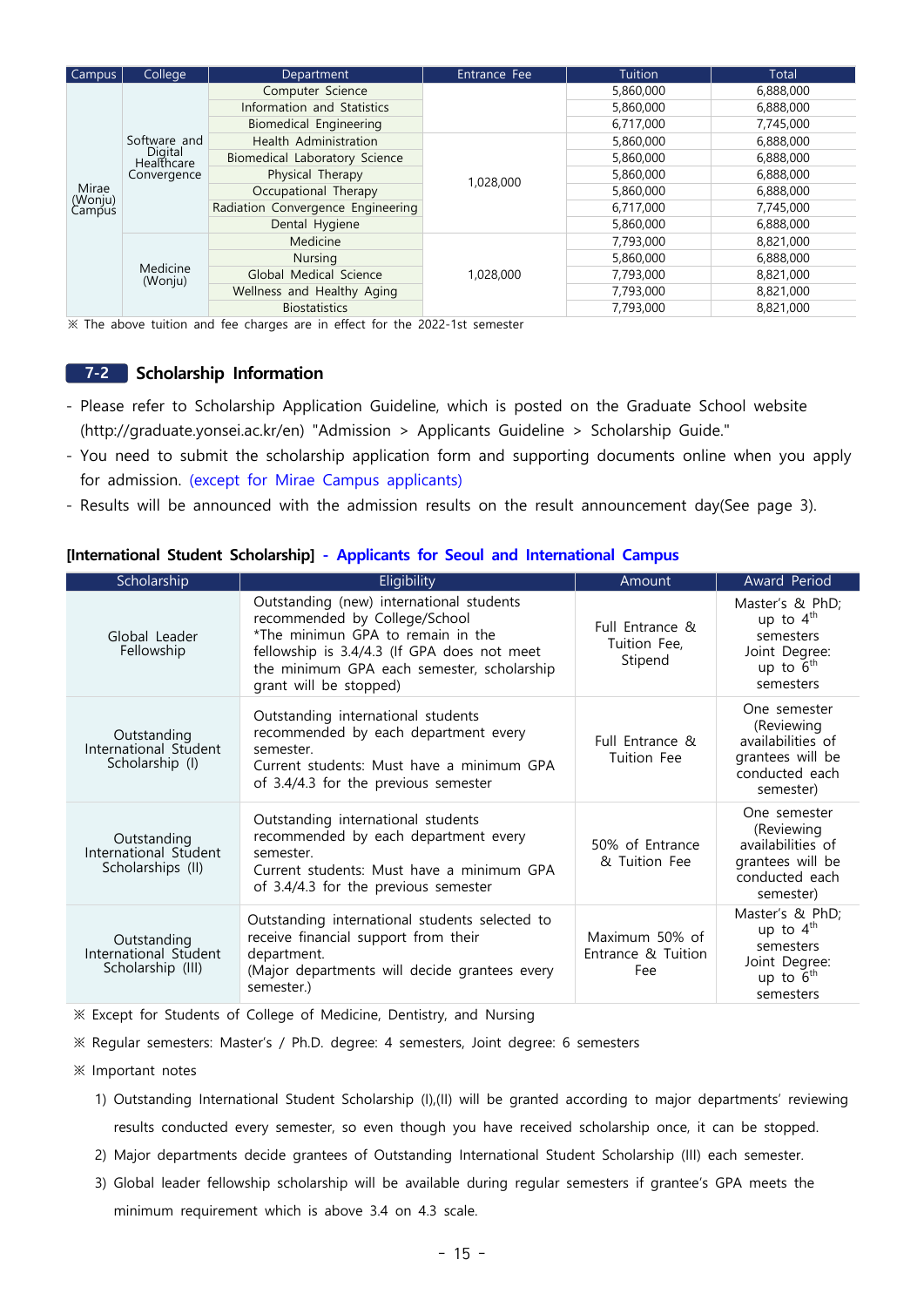#### **[Department of Artificial Intelligence Scholarship]**

| Department                                               | Eligibility                                                                                 | Amount                                                                                                                                                                                                                                     |  |  |  |  |
|----------------------------------------------------------|---------------------------------------------------------------------------------------------|--------------------------------------------------------------------------------------------------------------------------------------------------------------------------------------------------------------------------------------------|--|--|--|--|
| Artificial Intelligence                                  | 2022-2nd semester Freshmen                                                                  | 2022-2nd semester full scholarship<br>(Tuition only, except entrance fee)                                                                                                                                                                  |  |  |  |  |
| [International Campus Scholarship]                       |                                                                                             |                                                                                                                                                                                                                                            |  |  |  |  |
| Department                                               | Eligibility                                                                                 | Amount                                                                                                                                                                                                                                     |  |  |  |  |
| Integrative<br>Biotechnology &<br>Translational Medicine | Full-time Students<br>Integrative<br>-in<br>Translational<br>Biotechnology<br>&<br>Medicine | Full Tuition Fee & Student Housing Expenses (The support<br>will continue until Fall Semester of 2022)<br>* Student housing expense support only applies to<br>Global Campus Dormitory at International Campus<br>* Excluding entrance fee |  |  |  |  |

#### **[Mirae(Wonju) Campus Scholarship] - Applicants for Mirae(Wonju) Campus**

| Scholarship                                              | <b>Note</b>                                                                                                                                                                                                                                                                                                                                                                                                                                                                                                                                                                                                                                                                                                                                                                                                                                                                                                                             |
|----------------------------------------------------------|-----------------------------------------------------------------------------------------------------------------------------------------------------------------------------------------------------------------------------------------------------------------------------------------------------------------------------------------------------------------------------------------------------------------------------------------------------------------------------------------------------------------------------------------------------------------------------------------------------------------------------------------------------------------------------------------------------------------------------------------------------------------------------------------------------------------------------------------------------------------------------------------------------------------------------------------|
| Outstanding Foreign Student<br>Scholarship<br>(Ph.D.)    | 1) Selection process: Colleges will determine the final grantees from a group of new students who are<br>recommended by academic advisors and the head of department.<br>2) Number of grantees: Two Ph.D. students (including joint degree program students) for each college per<br>semester (quotas can be shared between colleges)<br>3) Scholarship:<br>- PhD: Full tuition waiver (including entrance fee)<br>Joint Degree: Full entrance fee, half of tuition fee for the 1st~4th semester<br>Full tuition fee for the 5th and 6th semester will be given based upon evaluation of the grantees'<br>academic performance.<br>- Dormitory fee waiver<br>- RA scholarship awarded to selected students only<br>* 400,000KRW per month (Excluding Jul, Aug, Jan and Feb, vacations)<br>- If the grantee maintains a GPA of 3.4 or above (on a 4.3 scale) each semester, scholarship is<br>awarded for the rest of regular semesters. |
| Outstanding Foreign Student<br>Scholarship<br>(Master's) | 1) Selection process: Colleges will determine the final grantees from a group of new students who are<br>recommended by academic advisors and the head of department.<br>2) Number of grantees: One master's student per college per semester (number can be adjusted among<br>colleges)<br>3) Scholarship:<br>- Half-tuition waiver and entrance fee<br>- Dormitory fee waiver<br>- If the grantee maintains a GPA of 3.4 or above (on a 4.3 scale) each semester, scholarship is<br>awarded for the rest of regular semesters (4 semesters).                                                                                                                                                                                                                                                                                                                                                                                          |
| Ministry of Environment<br>Scholarship                   | 1) Accepted Applicants: All students of the Department of Environmental Finance<br>2) Scholarship: 100% of Tuition Fee for Full-time Students in Environmental Finance. 40% of Tuition Fee<br>for Part-time Students in Environmenta<br>- The amount and the period of the scholarship support may vary in the future. (Scholarships must not<br>exceed tuition fees.)<br>- After enrollment, students must have a minimum GPA of 3.4/4.3 for the previous semester                                                                                                                                                                                                                                                                                                                                                                                                                                                                     |

\* Except for Students of College of Medicine

#### **7-3 Dormitory Information**

| Dormitory                  |                                                           | Qualification and Conditions                                                                                                                                                  | Application Process and Contact Number                                                                                 |  |  |  |
|----------------------------|-----------------------------------------------------------|-------------------------------------------------------------------------------------------------------------------------------------------------------------------------------|------------------------------------------------------------------------------------------------------------------------|--|--|--|
| Seoul<br>Campus            | Muak 1<br>Dormitory(Male),<br>Muak 2<br>Dormitory(Female) | - Graduate Students of Seoul Campus whose<br>parents are residing overseas or outside of<br>Seoul<br>- Applicant's GPA should be 1.7(Male) $\sim$<br>2.0(Female) /4.3 or over | • Online application on the Muak Dormitory<br>website (https://dorm.yonsei.ac.kr)<br>$+82 - 2 - 2123 - 3601/3622/8419$ |  |  |  |
|                            | Muak 3 Dormitory                                          | Students of the College of Dentistry or<br>Nursing                                                                                                                            |                                                                                                                        |  |  |  |
|                            | Muak 4 Dormitory                                          | - Int'l Students of Seoul Campus<br>- Applicant's GPA should be 2.0/4.3 or over                                                                                               |                                                                                                                        |  |  |  |
|                            | International House                                       | Exchange students, international students,<br>domestic students                                                                                                               | • Online application on the website<br>(https://dorm.yonsei.ac.kr)<br>$+82-2-2123-7481$                                |  |  |  |
|                            | SK Global House                                           | Exchange students, international students,<br>domestic students                                                                                                               | • Online application on the website<br>(http://dorm.yonsei.ac.kr)<br>$+82 - 2 - 2123 - 4616$                           |  |  |  |
|                            | Beophyeon House                                           | Graduate Students                                                                                                                                                             | • Online application on the website<br>(https://dorm.yonsei.ac.kr)<br>$+82-2-2123-3617$                                |  |  |  |
|                            | Chejung House                                             | Students of the College of Medicine                                                                                                                                           | • Online application on the website<br>(http://jbhaksa.yonsei.ac.kr)<br>$+82 - 2 - 2228 - 2700$                        |  |  |  |
| International<br>Campus    | Global Campus<br>Dormitory                                | Enrolled students in International Campus                                                                                                                                     | ► +82-32-749-2202, residence@yonsei.ac.kr<br>▶ Website (https://yicdorm.yonsei.ac.kr)                                  |  |  |  |
| Mirae<br>(Wonju)<br>Campus | Maeji Student<br>Housing Complex                          |                                                                                                                                                                               | ▶ Website (https://wjdorm.yonsei.ac.kr/)<br>$+82-33-760-5300$                                                          |  |  |  |
|                            | Woneui 1 Dormitory                                        |                                                                                                                                                                               | • Website<br>(http://medical.yonsei.ac.kr/we/univ_life_5)<br>$+82-33-741-0217$                                         |  |  |  |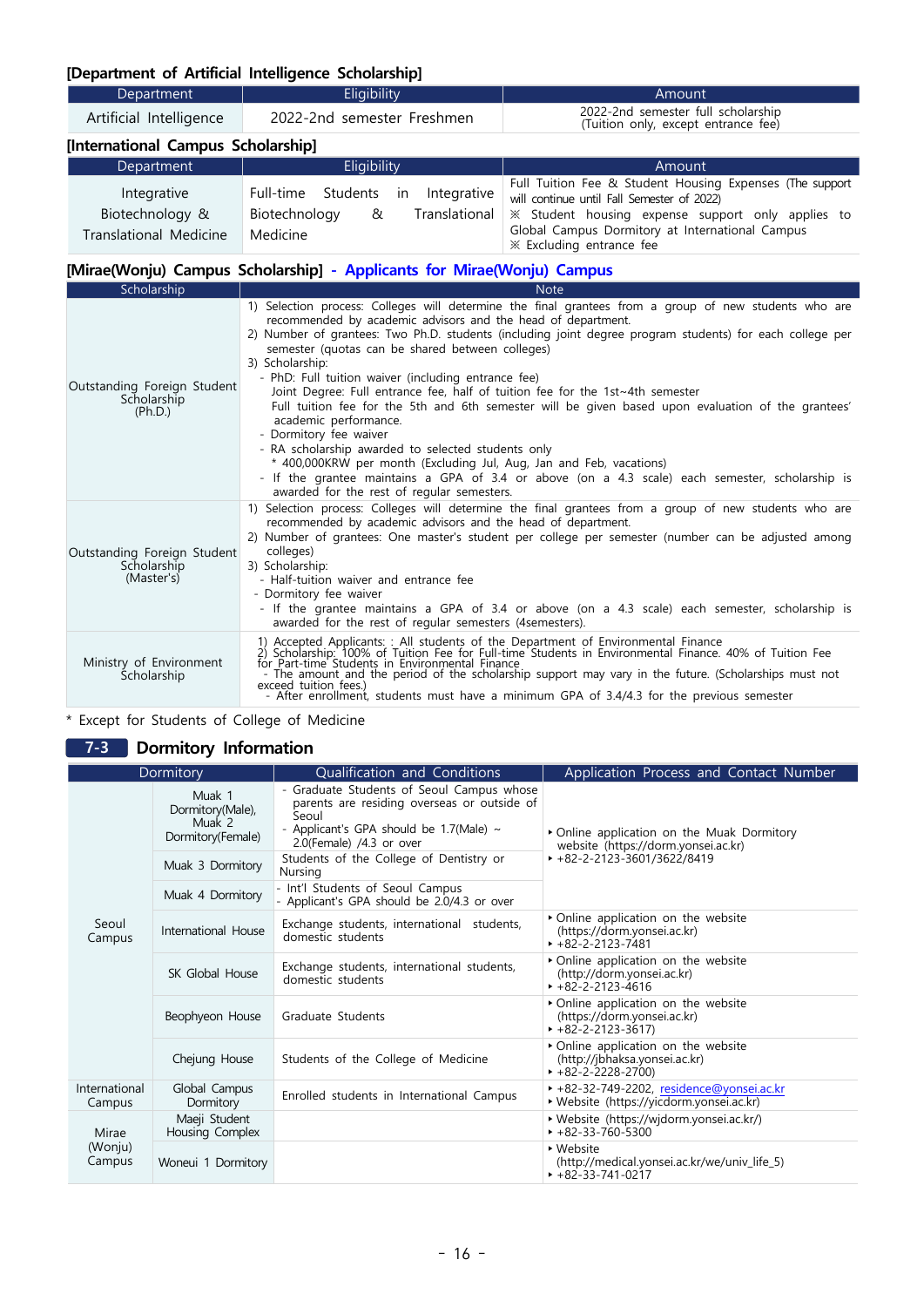#### **Note I-1 Performance Assessment: Department of Music [Master's Degree]**

- 1) All of the below assessment should be played from memory (with exception to Accompaniment); omit repetition (exceptionally applicants for harpsichord major may include repeats)
- 2) Please write assessment music (applicant name, major, name of the music, composer) in A4 & Study plan, and submit them in the application system.
- 3) [Submit to College of Music Hall A, Room 234, until the application deadline] Applicants for composition should submit their workpiece with CD along with application documents; and applicants for music history and music theory should submit an essay which can demonstrate both writing skill and expertise along with application documents.
- 4) All applicants must bring their own accompanists.

| Major                    | Assignment                                                                                                                                                                                                                                                                                                                                                                                                                                                                                                                                                                                                                                                                                                                                                                                                                                                                                                                                                                                        |  |  |  |  |  |
|--------------------------|---------------------------------------------------------------------------------------------------------------------------------------------------------------------------------------------------------------------------------------------------------------------------------------------------------------------------------------------------------------------------------------------------------------------------------------------------------------------------------------------------------------------------------------------------------------------------------------------------------------------------------------------------------------------------------------------------------------------------------------------------------------------------------------------------------------------------------------------------------------------------------------------------------------------------------------------------------------------------------------------------|--|--|--|--|--|
| Organ                    | 1) Around 10-minute major work by J.S. Bach beside Chorale-based works 2) A major work of applicant's choice from "Romantic"<br>or "Contemporary" period * total of around 20-minute recital of the two works                                                                                                                                                                                                                                                                                                                                                                                                                                                                                                                                                                                                                                                                                                                                                                                     |  |  |  |  |  |
| Harpsichord              | Applicants may choose a program from the list below, the total timing being approximately 25 minutes.<br>The program must include repertoire of at least 3 different styles, including music by J.S Bach<br>To memorize music and to include repeats are not mandatory.<br>1. A work by J.S. Bach 2. A work by a French Baroque composer from the 17th or 18th Century 3. A work from the 17th<br>Century Italian repertoire 4. English virginal music 5. A work by a German Baroque composer 6. Sonatas of Domenico Scarlatti<br>or A. Soler or C.Seixas 7. A work written after J.S.Bach (Bach's sons or J. Haydn or W.A Mozart)                                                                                                                                                                                                                                                                                                                                                                |  |  |  |  |  |
| Choral<br>Conducting     | 1. 1st assessment<br>1 Sight-singing - A test piece will be given in the office of the Department of Church Music 3 days before the assessment date.<br>- Sing at sight, without preparation<br>2 Music dictation: two voices in the line of the Music dictation)<br>4) Piano: Classical Sonata (fast movement)<br>© vocal music: free choice between Italian/German songs<br>2. 2nd assessment – Rehearse a choir in the performance of 2 songs (15-min each)<br>1) test piece : < Cantate Domino> by Vytautas Miskinis<br>2) free choice: Applicants are supposed to prepare 30 copies of the piece for the choir.<br>* All applicants must bring their own accompanists.<br>* Only short-listed candidates can take the second assessment.                                                                                                                                                                                                                                                     |  |  |  |  |  |
| Vocal Music              | 1. 2 songs of Aria (Opera, Oratorio, Concerto, Cantata, Mass)<br>2 4 songs in different languages                                                                                                                                                                                                                                                                                                                                                                                                                                                                                                                                                                                                                                                                                                                                                                                                                                                                                                 |  |  |  |  |  |
| Piano                    | 40-minutes recital program including three musical eras - 1 classical sonata (all movements), 1 romantic piece must be included                                                                                                                                                                                                                                                                                                                                                                                                                                                                                                                                                                                                                                                                                                                                                                                                                                                                   |  |  |  |  |  |
| Accompaniment            | 11 Solo – The first or the last movement of F. J. Haydn or W. A. Mozart Sonata<br>2 Instrumental Piece - choose 1 from below - whole movement<br>L. van Beethoven : Cello Sonata No.1 in F Major<br>J. Brahms : Cello Sonata No.2 in F Major<br>L. van Beethoven : Cello Sonata No. 3 in A Major<br>J. Brahms : Violin Sonata No. 3 in d minor<br>L. van Beethoven : Violin Sonata No. 3 in E flat Major<br>J. Brahms : Clarinet Sonata No. 1 in f minor<br>L. van Beethoven : Violin Sonata No. 7 in c minor,<br>G. Fauré : Violin Sonata No. 1 in A Major<br>L. van Beethoven : Violin Sonata No. 9 in a minor<br>S. V. Rachmaninoff: Cello Sonata<br>F. Mendelssohn: Cello Sonata No. 2, Op. 58<br>R. Strauss: Violin Sonata in E flat Major<br>C. Franck: Sonata for Violin or Cello in A Major<br>* Applicants have to prepare all 1 and 2.<br>* Applicants have to accompany the soloist by one's own.<br>* Solo should be played from memory while accompaniment can be played with score. |  |  |  |  |  |
|                          | <brass and="" wind="" wooden=""><br/>A complete work from your choice<br/><percussion><br/>15-minute recital with major instruments</percussion></brass>                                                                                                                                                                                                                                                                                                                                                                                                                                                                                                                                                                                                                                                                                                                                                                                                                                          |  |  |  |  |  |
| Orchestral<br>Instrument | <string><br/><math>(1)</math> Violin<br/>1) choose one work from W. A. Mozart, Violin Concerto Nos. 3, 4, 5 - the first movement (including cadenza)<br/>(2) choose one work from major concertos - whole movement (including cadenza)<br/>* should play both work<br/><math>(2)</math> Viola<br/>Viola Sonata or Concerto - whole movement<br/><math>(3)</math> Cello<br/>1) choose one work from J. S. Bach, Suite Nos. 4, 5, 6 - Prelude &amp; Sarabande<br/>(2) choose one work from L. v. Beethoven, Cello Sonata No. 3; J. Brahms, Cello Sonata No. 2;<br/>F. Schubert, Arpeggione Sonata - 1<sup>st</sup> Mt.<br/>3) J. Haydn, Cello Concerto in D Major - 1<sup>st</sup> Mt.<br/>(4) Contrabass<br/>Choose 1 concerto from Classical to Romantic - whole movement<br/><harp> Choose 1 from concerto from Classical to Romantic, Sonata, suite - whole movement</harp></string>                                                                                                            |  |  |  |  |  |
|                          |                                                                                                                                                                                                                                                                                                                                                                                                                                                                                                                                                                                                                                                                                                                                                                                                                                                                                                                                                                                                   |  |  |  |  |  |
| Orchestral<br>Conducting | 10 piano: fast movement from Romantic and Classic composers (1each)<br>2 piano: 1 song from opera<br>3 listening & composing<br>4 harmony, counterpoint<br>5 Conducting Assessment: Beethoven Symphony No. 2 - the first movement                                                                                                                                                                                                                                                                                                                                                                                                                                                                                                                                                                                                                                                                                                                                                                 |  |  |  |  |  |
| Composition              | 1) submit 2 main workpieces (including recent works) 2 submit CD recorded with more than 1 piece 3 Interview                                                                                                                                                                                                                                                                                                                                                                                                                                                                                                                                                                                                                                                                                                                                                                                                                                                                                      |  |  |  |  |  |
| Music Theory             | 10 Thesis or essay (more than 10 pages)<br>(2) Interview and oral examination                                                                                                                                                                                                                                                                                                                                                                                                                                                                                                                                                                                                                                                                                                                                                                                                                                                                                                                     |  |  |  |  |  |
| Music History            | 2 interview and oral examination<br>10 submit essay (at least 10 pages)                                                                                                                                                                                                                                                                                                                                                                                                                                                                                                                                                                                                                                                                                                                                                                                                                                                                                                                           |  |  |  |  |  |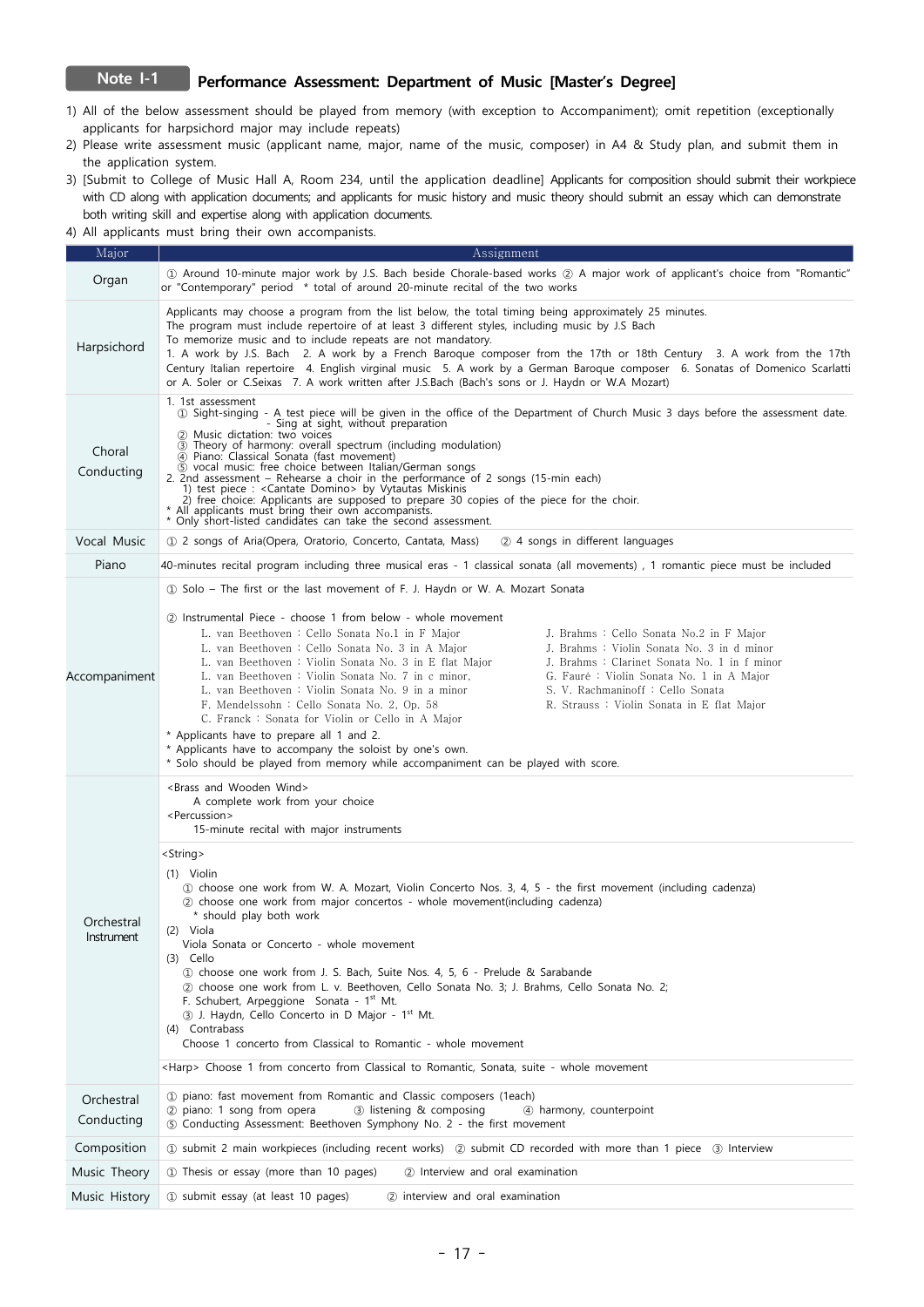#### **Note I-2 Performance Assessment: Department of Music [D.M.A Degree] & [Joint Degree]**

- 1) All of the below assessment should be played from memory (with exception to Accompaniment); omit repetition(with exception to Accompaniment); omit repetition (exceptionally applicants for harpsichord major may include repeats)
- 2) Please write assessment music (applicant name, major, name of the music, composer) in A4 & Study plan, and submit them in the application system.
- 3) [Submit to College of Music Hall A, Room 234, until the application deadline] Applicants for music composition should submit their workpiece with CD along with application documents; and applicants for music theory should submit a Master's thesis and an additional essay which can demonstrate both writing skill and expertise along with application documents.

#### 4) All applicants must bring their own accompanists.

| Major         | Assignment                                                                                                                                                                                                                                                                                                                                              |
|---------------|---------------------------------------------------------------------------------------------------------------------------------------------------------------------------------------------------------------------------------------------------------------------------------------------------------------------------------------------------------|
|               | 1 A work from Pre-Bach<br>2 A 10-min major work by J. S. Bach                                                                                                                                                                                                                                                                                           |
| Organ         | 3 A work from Romantic literature                                                                                                                                                                                                                                                                                                                       |
|               | 4) A work from Contemporary literature * total of around 40-min recital                                                                                                                                                                                                                                                                                 |
|               | Applicants may choose a program from the list below, the total timing being approximately 40 minutes<br>The program must include repertoire of at least 3 different styles, including music by J.S Bach                                                                                                                                                 |
|               | To memorize music and to include repeats are not mandatory.                                                                                                                                                                                                                                                                                             |
| Harpsichord   | 1. A work by J.S. Bach 2. A work by a French Baroque composer from the 17th or 18th Century 3. A work from the 17th<br>Century Italian repertoire 4. English virginal music 5. A work by a German Baroque composer 6. Sonatas of Domenico Scarlatti<br>or A. Soler or C.Seixas 7. A work written after J.S.Bach (Bach's sons or J. Haydn or W.A Mozart) |
|               | 1. 1st assessment<br>1) Sight-singing - A test piece will be given in the office of the Department of Church Music 3 days before the assessment date.                                                                                                                                                                                                   |
|               | - Sing at sight, without preparation                                                                                                                                                                                                                                                                                                                    |
|               | 2) Music dictation: two voices                                                                                                                                                                                                                                                                                                                          |
|               | 3 Theory of harmony: overall spectrum (including modulation)<br>4) Piano: Classical Sonata (fast movement)                                                                                                                                                                                                                                              |
| Choral        | 5 Vocal music: free choice between Italian/German songs                                                                                                                                                                                                                                                                                                 |
| Conducting    | 6 Research Plan: It must Include your interests and research plan (additional to your personal statement/study plan)                                                                                                                                                                                                                                    |
|               | 2. 2nd assessment – Rehearse a choir in the performance of 2 songs (15-min each)<br>1) test piece: <cantate domino=""> by Vytautas Miskinis</cantate>                                                                                                                                                                                                   |
|               | 2) free choice: Applicants are supposed to prepare 30 copies of the piece for the choir.                                                                                                                                                                                                                                                                |
|               | * All applicants must bring their own accompanists.                                                                                                                                                                                                                                                                                                     |
|               | * Only short-listed candidates will take the second assessment.<br>Prepare 30-minute repertoire                                                                                                                                                                                                                                                         |
| Vocal Music   | (should include 1 Opera Aria, 1 song from Oratorio, Concerto, Cantata, Mass Aria and song that includes                                                                                                                                                                                                                                                 |
|               | 4 languages; the repertoire should also include 4 ages Baroque, Classic, Romantic, Contemporary)<br>60 minute program consisting of a classical sonata(complete) and works from three different periods: Baroque, Romantic,                                                                                                                             |
| Piano         | Contemporary(Excluding Impressionistic composers such as Debussy, Ravel and Neo-romantic composers such as Rachmaninoff,                                                                                                                                                                                                                                |
|               | Scriabin)                                                                                                                                                                                                                                                                                                                                               |
|               | 1. Solo<br>1) First or last movement from a Haydn or Mozart Piano Sonata (to be performed from memory).                                                                                                                                                                                                                                                 |
|               | 2) One 19th or 20th century solo piano piece of the applicant's choice (to be performed from memory)                                                                                                                                                                                                                                                    |
|               | *Solo pieces must be played from memory.<br>2. Instrumental Accompanying                                                                                                                                                                                                                                                                                |
|               | 1) One Beethoven Sonata:                                                                                                                                                                                                                                                                                                                                |
|               | Piano and Violin Sonatas Op. 12/3, Op.24, Op. 30/2, Op. 47, Op. 96                                                                                                                                                                                                                                                                                      |
|               | Piano and Cello Sonatas Op. 5/1, Op. 69, Op. 102/1, Op. 102/2<br>2) One Romantic Sonata:                                                                                                                                                                                                                                                                |
| Accompaniment | J. Brahms Violin Sonata Op. 108, Cello Sonata Op. 99, Clarinet/Viola Sonata Op. 120/1                                                                                                                                                                                                                                                                   |
|               | G. Faure Violin Sonata Op. 13<br>F. Chopin - Cello Sonata                                                                                                                                                                                                                                                                                               |
|               | C. Franck Violin/Cello Sonata                                                                                                                                                                                                                                                                                                                           |
|               | R. Strauss Violin Sonata<br>S. Rachmaninoff Cello Sonata                                                                                                                                                                                                                                                                                                |
|               | * Applicants have to prepare all 1 and 2.                                                                                                                                                                                                                                                                                                               |
|               | * Applicants have to accompany the soloist by one's own.<br>* Solo should be played from memory while accompaniment can be played with score.                                                                                                                                                                                                           |
| Brass and     | 60-minute of free choice works presenting each periods                                                                                                                                                                                                                                                                                                  |
| Wooden Wind   |                                                                                                                                                                                                                                                                                                                                                         |
| Percussion    | 60-minute of free choice works and instruments, including major instruments<br>1) choose one work from J. S .Bach, Six Sonatas - whole movement                                                                                                                                                                                                         |
| Violin        | 2) choose one work from W. A. Mozart, Violin Concertos Nos. 3, 4, 5 - 1 <sup>st</sup> Mt. (including cadenza)                                                                                                                                                                                                                                           |
|               | 3 choose one work from major Violin Concertos - whole movement                                                                                                                                                                                                                                                                                          |
| Viola         | 1-hour recital program (should include more than 4 works from different periods)                                                                                                                                                                                                                                                                        |
|               | 1) choose 1 from J. S. Bach, Suite Nos. 4, 5, 6 - Prelude & Sarabande & Gigue<br>2 choose 1 from below                                                                                                                                                                                                                                                  |
| Cello         | - J. Brahms, Cello Sonata in F Major, Op. 99 - 1 <sup>st</sup> Mt.                                                                                                                                                                                                                                                                                      |
|               | - L. v. Beethoven, Cello Sonata in A Major, Op. 69 - 1 <sup>st</sup> Mt.<br>- F. Schubert, Arpeggione Sonata in a minor, D. 821 - $1st$ Mt.                                                                                                                                                                                                             |
|               | 3 1 contemporary piece composed after 1950 (solo or with piano accompaniment)                                                                                                                                                                                                                                                                           |
|               | 1 submit 3 main workpieces (including recent works)                                                                                                                                                                                                                                                                                                     |
| Composition   | 2 submit CD recorded with more than 2 pieces<br>3 Interview                                                                                                                                                                                                                                                                                             |
| Music Theory  | 10 Thesis and essay (more than 10 pages)<br>2 Interview and oral examination                                                                                                                                                                                                                                                                            |
|               |                                                                                                                                                                                                                                                                                                                                                         |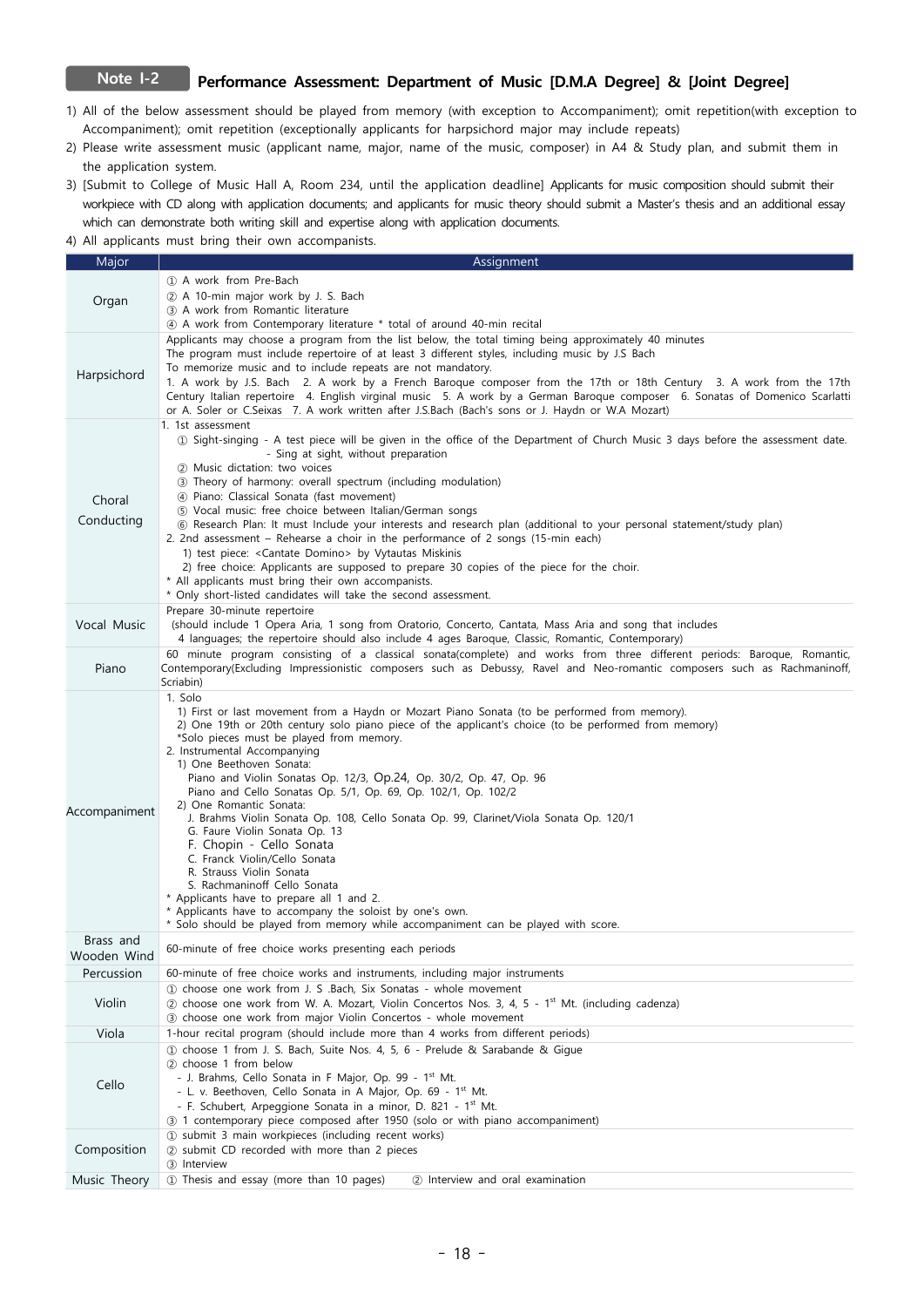### **Note Ⅱ Interview Dates & Locations [2022. 6. 4.(Sat)]**

※ Interview candidates will be notified individually by each department

※ The interview schedule and method may be changed depending on COVID-19 and the department's circumstances, so those subject to the interview must check with the department.

| Department                                                              | Time                     | Method                     | Interview                           | <b>Note</b>                                                                                                                                                                                                                                                                       |
|-------------------------------------------------------------------------|--------------------------|----------------------------|-------------------------------------|-----------------------------------------------------------------------------------------------------------------------------------------------------------------------------------------------------------------------------------------------------------------------------------|
|                                                                         |                          |                            | Seoul Campus                        |                                                                                                                                                                                                                                                                                   |
| Korean Language and Literature                                          | 6, 4.<br>(Sat)<br>TBA    | Online Interview<br>(ZOOM) | $\triangle$                         | International applicants will be selected based on their<br>application. If deemed necessary by the committee, an<br>oral interview will be conducted via ZOOM. Applicants<br>will also have to submit proof of their Korean language<br>proficiency (e.g.,TOPIK or KLAT scores). |
| Chinese Language and Literature                                         | 6. 4.<br>(Sat)<br>TBA    | Online Interview           | $\circ$                             | Interview candidates will be individually notified via email.                                                                                                                                                                                                                     |
| English Language and Literature                                         | 6. 4.<br>(Šat)<br>TBA    | Online Interview           | Δ                                   | Interview candidates will be individually notified via email.                                                                                                                                                                                                                     |
| German Language and Literature                                          | 6. 4.<br>(Sat)<br>TBA    | Online Interview<br>(ZOOM) | Δ                                   | Applicants may be interviewed via ZOOM if deemed<br>necessary. Interview candidates will be individually notified<br>lvia email.                                                                                                                                                  |
| French Language and Literature<br>Russian Language and Literature       |                          |                            | X<br>X                              |                                                                                                                                                                                                                                                                                   |
| History                                                                 | 6. 4.<br>(Sat)<br>TBA    | Online Interview           | Δ                                   | Interview candidates will be individually notified via email.                                                                                                                                                                                                                     |
| Philosophy                                                              |                          |                            | X                                   |                                                                                                                                                                                                                                                                                   |
| Library and Information Science                                         |                          |                            | X                                   |                                                                                                                                                                                                                                                                                   |
| Psychology                                                              |                          |                            | $\bigcirc$                          | For overseas applicants, interview can be replaced with<br>phone interview.                                                                                                                                                                                                       |
| Comparative Literature<br>Cognitive Science                             |                          |                            | $\overline{\mathsf{X}}$<br>$\times$ |                                                                                                                                                                                                                                                                                   |
| Korean Studies                                                          |                          |                            | X                                   |                                                                                                                                                                                                                                                                                   |
| Linguistics and Informatics                                             |                          |                            | $\times$                            |                                                                                                                                                                                                                                                                                   |
| Economics                                                               |                          |                            | Δ                                   | Applicants may be called for phone/online interview after                                                                                                                                                                                                                         |
| Statistics and Data Science                                             |                          |                            | Δ                                   | application screening if necessary.<br>Applicants may be called for phone/online interview after<br>application screening if necessary.(Applicants will be<br>contacted individually for interview.)                                                                              |
| <b>Business Administration</b>                                          | 6. 4.<br>(Sat)<br>TBA    | Online Interview<br>(ZOOM) | $\circ$                             | Interview candidates will be individually notified via email.<br>(※ Email Address : msphd.ysb@yonsei.ac.kr)                                                                                                                                                                       |
| Technology and Business<br>Administration                               | 6, 2.<br>(Thu)<br>18:30  | Online Interview<br>(ZOOM) | $\circ$                             | Interview candidates will be individually notified via email.<br>(※ Email Address : yonseimot@yonsei.ac.kr)                                                                                                                                                                       |
| Mathematics and Computing<br>(Mathematics)                              | 6. 4.<br>(Sat)           | Online Inerview<br>(ZOOM)  | Δ                                   | Applicants may be called for the ZOOM interview after<br>application screening if necessary.                                                                                                                                                                                      |
| Mathematics and Computing<br>(Computational Science and<br>Engineering) | <b>TBA</b>               | Online Interview<br>(ZOOM) | Δ                                   | Applicants may be called for the ZOOM interview after<br>the application screening if necessary.                                                                                                                                                                                  |
| Physics                                                                 |                          |                            | X                                   |                                                                                                                                                                                                                                                                                   |
| Chemistry                                                               |                          |                            | $\times$                            |                                                                                                                                                                                                                                                                                   |
| Earth System Sciences<br>Chemical and Biomolecular                      |                          |                            | X                                   |                                                                                                                                                                                                                                                                                   |
| Engineering                                                             |                          |                            | X                                   |                                                                                                                                                                                                                                                                                   |
| Electrical and Electronic Engineering                                   |                          |                            | Δ                                   | For overseas applicants, interview can be replaced with<br>phone interview.                                                                                                                                                                                                       |
| Architecture & Architectural<br>Engineering                             | 6.4.<br>(Sat)<br>TBA     | Online Interview<br>(ZOOM) | Δ                                   | After screening process of online application, interview<br>candidates will be individually notified via e-mail.                                                                                                                                                                  |
| Civil and Environmental Engineering<br>Mechanical Engineering           |                          |                            | X<br>X                              |                                                                                                                                                                                                                                                                                   |
| Materials Science and Engineering                                       |                          |                            | X                                   |                                                                                                                                                                                                                                                                                   |
| Urban Planning Engineering                                              |                          |                            | X                                   |                                                                                                                                                                                                                                                                                   |
| Industrial Engineering                                                  |                          |                            | Δ                                   | After document evaluation, online(phone or video)                                                                                                                                                                                                                                 |
| Climate Change Energy Engineering                                       |                          |                            | X                                   | interview may be conducted if necessary.                                                                                                                                                                                                                                          |
| Science and Technology Policy                                           |                          |                            | X                                   |                                                                                                                                                                                                                                                                                   |
| Life Sciences                                                           |                          |                            | $\times$                            |                                                                                                                                                                                                                                                                                   |
| Bioindustrial Engineering                                               |                          |                            | $\mathsf X$                         |                                                                                                                                                                                                                                                                                   |
| Integrated OMICS Biomedical Science<br>Computer Science                 |                          |                            | Χ<br>$\overline{\mathsf{x}}$        |                                                                                                                                                                                                                                                                                   |
| Artificial Intelligence                                                 | 6. 4.<br>(Sat)<br>ΤBΑ    | Online Interview<br>(ZOOM) | Δ                                   | Applicants to the Department of Artificial Intelligence may<br>take Computer-programming test (1hour) and then may<br>have interview.                                                                                                                                             |
| Theology                                                                | 6. 4.<br>(Sat)<br>10:00  | Online Interview<br>(ZOOM) | O                                   | Applicants will be informed individually one day prior to<br>the oral interview with the contact information(e-mail, cell<br>phone) on the application.                                                                                                                           |
| Political Science                                                       | 6. 4.<br>(Sat)<br>TBA    | Online Interview<br>(ZOOM) | Δ                                   | If necessary, applicants will be contacted individually for<br>interviews. Interview candidates will be individually<br>notified via the email address they provided on the<br>application form.                                                                                  |
| Public Administration                                                   | $6.4.$<br>$(Sat)$<br>ΤBΑ | Online Interview<br>(ZOOM) | O                                   | For overseas applicants, interview can be replaced with<br>phone interview.                                                                                                                                                                                                       |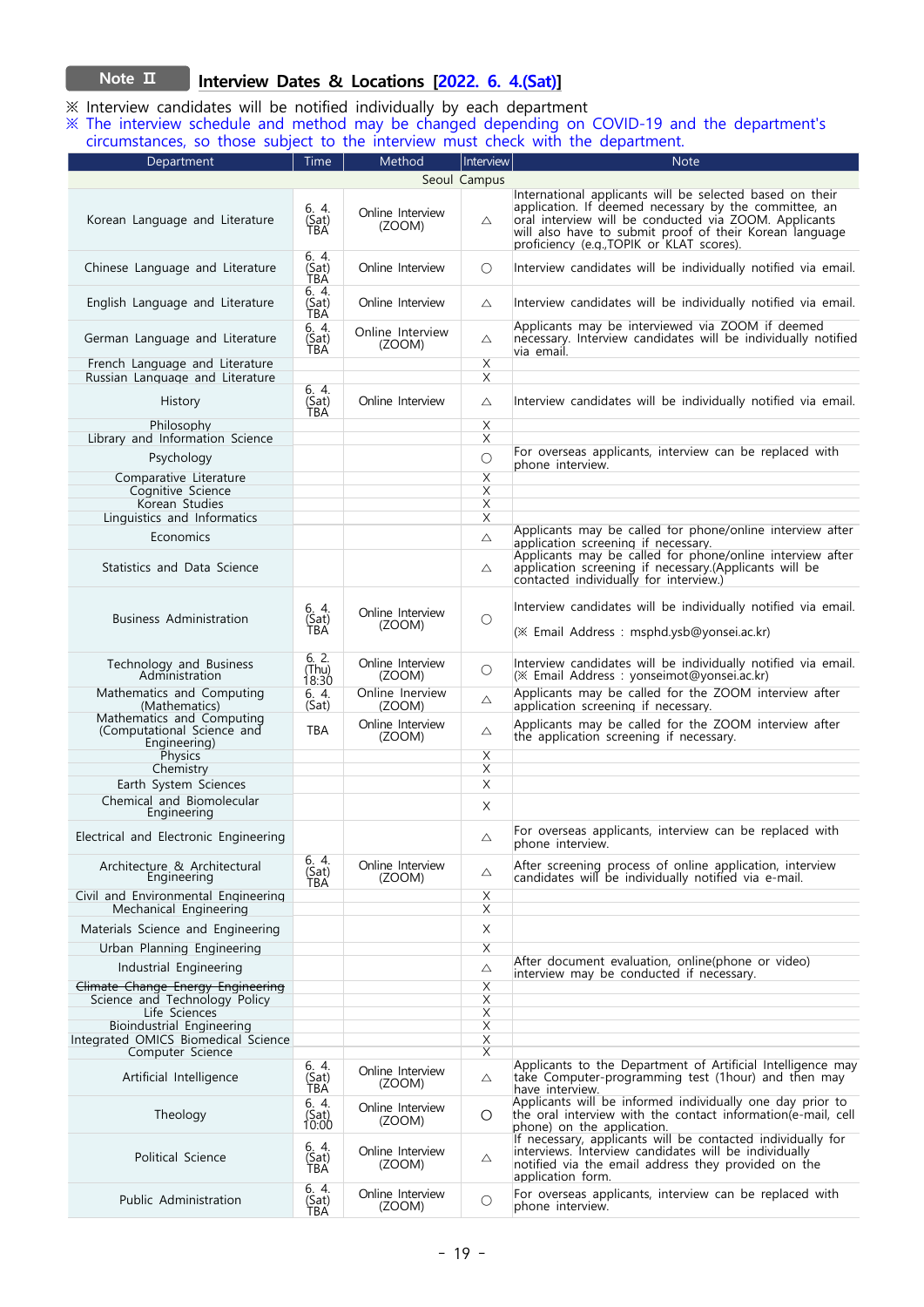| Department                                   | Time                           | Method<br>Interview                          |                     | <b>Note</b>                                                                                                                                                                                      |  |  |
|----------------------------------------------|--------------------------------|----------------------------------------------|---------------------|--------------------------------------------------------------------------------------------------------------------------------------------------------------------------------------------------|--|--|
| Sociology                                    | 6.4.<br>(Sat)<br>TBA           | Online Interview<br>(ZOOM)                   | О                   | Accepted candidates for the interview process will be<br>noticed through email and text message written on the<br>application form.                                                              |  |  |
| Cultural Anthropology                        | <b>TBA</b>                     | Online Interview<br>(ZOOM)                   | Δ                   | If necessary, applicants will be contacted individually for<br>interviews. For overseas applicants, the interview will be<br>done by phone or Zoom.<br>(※ Email address : culture@yonsei.ac.kr)  |  |  |
| Media Communication                          | 6.4.<br>(Šat)<br>TBA           | Online Interview<br>(ZOOM)                   | О                   | Applicants will be contacted individually for interviews.<br>For overseas applicants, interview can be replaced with<br>phone interview.                                                         |  |  |
| Area Studies                                 | 6. 4.<br>(Sat)<br>TBA          | Online Interview<br>(ZOOM)                   | O                   | For overseas applicants, interview can be replaced with<br>phone interview.                                                                                                                      |  |  |
| Korean Unification Studies                   | 6. 4.<br>(Sat)<br>TBA          | Online Interview<br>(ZOOM)                   | O                   | For overseas applicants, interview can be replaced with<br>phone interview.                                                                                                                      |  |  |
| Social Welfare Policy                        | 6. 4.<br>(Sat)<br>TBA          | Online Interview<br>(ZOOM)                   | Δ                   | For overseas applicants, interview can be replaced with<br>phone interview.                                                                                                                      |  |  |
| Law                                          |                                |                                              | X                   |                                                                                                                                                                                                  |  |  |
| Music                                        | 6. 4.<br>(Sat)<br>$10:00 \sim$ | Performance<br>Assessments<br>(face to face) | О                   | Please check the detailed schedule of the performance<br>assessments on the homepage of the college of<br>music(https://music.yonsei.ac.Kr) after notification of the<br>candidates.             |  |  |
| Clothing and Textiles                        |                                |                                              | X                   |                                                                                                                                                                                                  |  |  |
| Food and Nutrition                           |                                |                                              | X                   |                                                                                                                                                                                                  |  |  |
| Interior Architecture & Built<br>Environment | <b>TBA</b>                     | Online Interview<br>(ZOOM)                   | О                   | Applicants will have online(Zoom) interview if necessary.                                                                                                                                        |  |  |
| Child and Family Studies                     | TBA                            | Online Interview                             | O                   | Applicants will have online(Zoom) interview if necessary.                                                                                                                                        |  |  |
|                                              |                                | (ZOOM)                                       |                     | 1. Accepted candidates for the interview process will be                                                                                                                                         |  |  |
| Human Environment & Design                   | <b>TBA</b>                     | Online Interview<br>(ZOOM)                   | О                   | noticed through email or text message written on the<br>application form.<br>2. Prepare to present representative work from the<br>submitted portfolio (prepare data to share on the<br>screen). |  |  |
| Education                                    | $6.4.$<br>$(Sat)$<br>ÌВÁ       | Online Interview<br>(ZOOM)                   | Δ                   | Applicants will be selected based on their application, but<br>some will be called for phone/internet(Zoom) interview<br>after application screening if necessary                                |  |  |
| Physical Education                           | 6. 4.<br>(Sat)<br>TBA          | Online Interview<br>(ZOOM)                   | Δ                   | Applicants will have a phone/internet (Zoom) interview if<br>necessary.                                                                                                                          |  |  |
| Sport Industry Studies                       | 6. 4.<br>(Sat)<br>TBA          | Online Interview<br>(ZOOM)                   | Δ                   | Applicants will be selected based on their application, but<br>some will be called for phone interview after application<br>screening if necessary                                               |  |  |
| Medicine                                     |                                |                                              | X                   |                                                                                                                                                                                                  |  |  |
| Medical Sciences                             | TBA                            | Online Interview<br>(Skype)                  | Δ                   | Applicants may be called for phone/Skype interview after<br>application screening if necessary.                                                                                                  |  |  |
| Public Health                                | 6. 4.<br>(Sat)<br>TBA          |                                              | Δ                   | Applicants may be called for phone/Online(Webex)<br>interview after application screening if necessary.                                                                                          |  |  |
| Integrative Medicine                         | TBA                            | Online Interview<br>(Webex)                  | $\circ$             | Interview candidates will be individually notified via<br>le-mail.                                                                                                                               |  |  |
| Medical Device Engineering and<br>Management | TBA                            | Online Interview<br>(Webex)                  | $\circ$             | Interview candidates will be individually notified via<br>e-mail.                                                                                                                                |  |  |
| <b>Biomedical Engineering</b>                |                                |                                              | Χ                   |                                                                                                                                                                                                  |  |  |
| Speech Pathology                             | <b>TBA</b>                     | Online Interview                             | $\circlearrowright$ | Qualified candidates will be notified by e-mail to<br>schedule an online interview.                                                                                                              |  |  |
| Medical Law & Ethics                         | $6.4$<br>$(Sat)$<br>TBA        | Online Interview<br>(Webex)                  | Δ                   | Applicants may be called for interview after application<br>screening if necessary.                                                                                                              |  |  |
| Biostatistics and Computing                  |                                |                                              | Χ                   | International applicants will be selected based on their<br>online application. They have to submit proof of their<br>Korean language proficiency such as a TOPIK or KLAT<br>report.             |  |  |
| Medical Humanities and Social<br>Science     |                                |                                              | Χ                   |                                                                                                                                                                                                  |  |  |
| Dentistry                                    |                                |                                              | Χ                   |                                                                                                                                                                                                  |  |  |
| Applied Life Science                         |                                |                                              | $\times$            |                                                                                                                                                                                                  |  |  |
| Nursing                                      | 6. 4.<br>(Sat)<br>TBA          | Online Interview                             | $\circlearrowright$ | For overseas applicants, interview can be replaced with<br>phone interview.                                                                                                                      |  |  |
| Nano Biomedical Engineering                  |                                |                                              | Δ                   | Applicants may be called for interview after application<br>screening if necessary.                                                                                                              |  |  |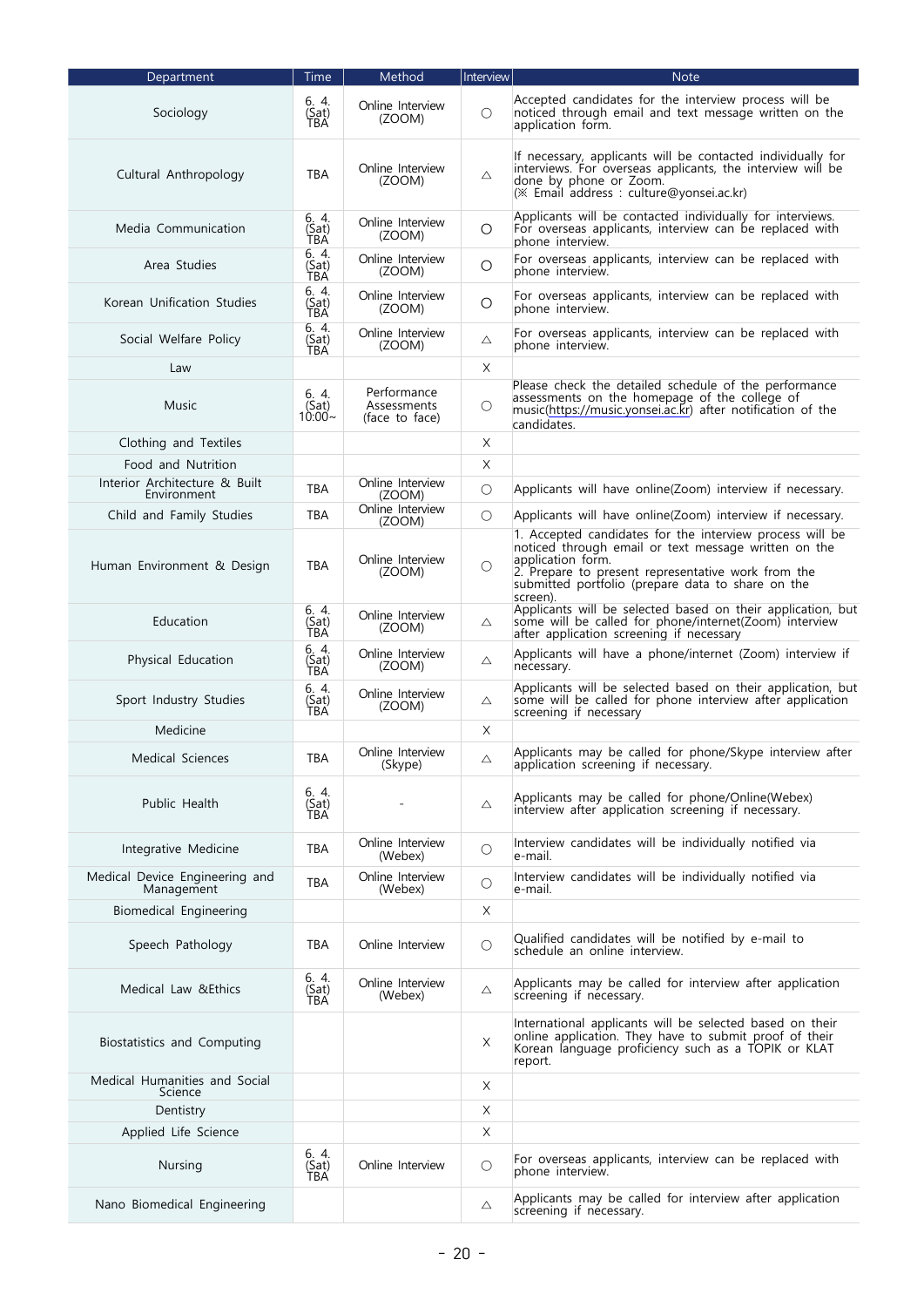| Department                                            | Time                   | Method                     | Interview     | <b>Note</b>                                                                                                                                                                                                                                         |
|-------------------------------------------------------|------------------------|----------------------------|---------------|-----------------------------------------------------------------------------------------------------------------------------------------------------------------------------------------------------------------------------------------------------|
|                                                       |                        | International Campus       |               |                                                                                                                                                                                                                                                     |
| Pharmacy                                              |                        |                            | Δ             | Applicants may be called for interview/phone interview<br>after application screening.                                                                                                                                                              |
| Pharmaceutical Medicine &<br>Regulatory Science       |                        |                            | Χ             |                                                                                                                                                                                                                                                     |
| Industrial Pharmaceutical Sciences                    | 6. 4.<br>(Sat)<br>TBA  | Online Interview<br>(ZOOM) | O             | Interview candidates will be individually notified via e-mail                                                                                                                                                                                       |
| Integrative Biotechnology &<br>Translational Medicine | 6. 4.<br>(Sat)<br>TBA  | Online Interview<br>(ZOOM) | О             | Interview candidates will be individually notified via e-mail                                                                                                                                                                                       |
| Innovation                                            | 6. 4.<br>(Sat)<br>TBA  | Online Interview<br>(ZOOM) | O             | Interview candidates will be individually notified via e-mail                                                                                                                                                                                       |
|                                                       |                        | Mirae(Wonju) Campus        |               |                                                                                                                                                                                                                                                     |
| Korean Language and Literature                        |                        |                            | X             |                                                                                                                                                                                                                                                     |
| English Language and Literature                       |                        |                            | $\times$      |                                                                                                                                                                                                                                                     |
| History                                               |                        |                            | $\times$      |                                                                                                                                                                                                                                                     |
| Philosophy                                            |                        |                            | $\times$      |                                                                                                                                                                                                                                                     |
| <b>Business Administration</b>                        | 6. 4.<br>(Sat)<br>TBA  | Online Interview           | О             | International applicants will be called for Skype interview,<br>however, if they are residing in Korea, they must attend<br>face-to-face interview.                                                                                                 |
| Economics                                             | 6. 4.<br>(Sat)<br>TBA  | Online Interview           | O             | Overseas applicants will be called for phone/Skype interview                                                                                                                                                                                        |
| Public Administration                                 | 6. 4.<br>(Sat)<br>TBA  | Online Interview           | O             | Overseas applicants will be called for phone/Skype interview                                                                                                                                                                                        |
| International Relations                               | 6. 4.<br>(Sat)<br>TBA  | Online Interview           | О             | Overseas applicants will be called for phone/Skype interview                                                                                                                                                                                        |
| Industrial Design                                     |                        |                            | X<br>$\times$ |                                                                                                                                                                                                                                                     |
| Environmental Finance                                 | 6.4.                   |                            |               |                                                                                                                                                                                                                                                     |
| Visual Communication Design                           | (Sat)<br>TBA           | Online Interview<br>(ZOOM) | O             | Interview candidates will be individually notified via email.                                                                                                                                                                                       |
| Design Management                                     | 6.4.<br>$(Sat)$<br>TBA | Online Interview<br>(ZOOM) | О             | Applicants will be informed individually one day prior to<br>the oral interview with the contact information(e-mail, cell<br>phone) on the application.<br>If you have any questions, please send e-mail to office.<br>(e-mail: jmrhi@yonsei.ac.kr) |
| Environmental and Energy<br>Engineering               |                        |                            | X             |                                                                                                                                                                                                                                                     |
| Physics                                               |                        |                            | $\times$      |                                                                                                                                                                                                                                                     |
| Chemistry                                             |                        |                            | $\mathsf X$   |                                                                                                                                                                                                                                                     |
| Biological Science and Technology                     |                        |                            | $\times$      |                                                                                                                                                                                                                                                     |
| Packaging                                             |                        |                            | $\times$      |                                                                                                                                                                                                                                                     |
| Computer Science                                      |                        |                            | $\times$      |                                                                                                                                                                                                                                                     |
| Information and Statistics                            |                        |                            | X             |                                                                                                                                                                                                                                                     |
| Biomedical Engineering                                |                        |                            | X             |                                                                                                                                                                                                                                                     |
| Health Administration                                 |                        |                            | $\mathsf X$   |                                                                                                                                                                                                                                                     |
| Biomedical Laboratory Science                         |                        |                            | $\times$      |                                                                                                                                                                                                                                                     |
| Physical Therapy                                      | 6. 4.<br>(Sat)<br>TBA  | Online Interview<br>(ZOOM) | $\circ$       | Applicants may be called for phone/Skype interview after<br>application screening if necessary.                                                                                                                                                     |
| Occupational Therapy                                  |                        |                            | X             |                                                                                                                                                                                                                                                     |
| Radiation Convergence Engineering                     |                        |                            | X             |                                                                                                                                                                                                                                                     |
| Dental Hygiene                                        | <b>TBA</b>             | Online Interview<br>(ZOOM) | Δ             | Applicants may be called for phone/Skype interview after<br>application screening if necessary.                                                                                                                                                     |
| Medicine                                              | <b>TBA</b>             | Online Interview           | Δ             | Applicants may be called for phone/Skype interview after application screening if necessary.                                                                                                                                                        |
| Nursing                                               | TBA                    | Online Interview           | Δ             | Applicants may be called for phone/Skype interview after<br>application screening if necessary.                                                                                                                                                     |
| Global Medical Science                                | TBA                    | Online Interview           | Δ             | Applicants may be called for phone/Skype interview after<br>application screening if necessary.<br>Applicants may be called for phone/Skype interview after                                                                                         |
| Wellness and Healthy Aging                            | TBA                    | Online Interview           | Δ             | application screening if necessary.<br>Applicants may be called for phone/Skype interview after                                                                                                                                                     |
| <b>Biostatistics</b>                                  | TBA                    | Online Interview           | Δ             | application screening if necessary.                                                                                                                                                                                                                 |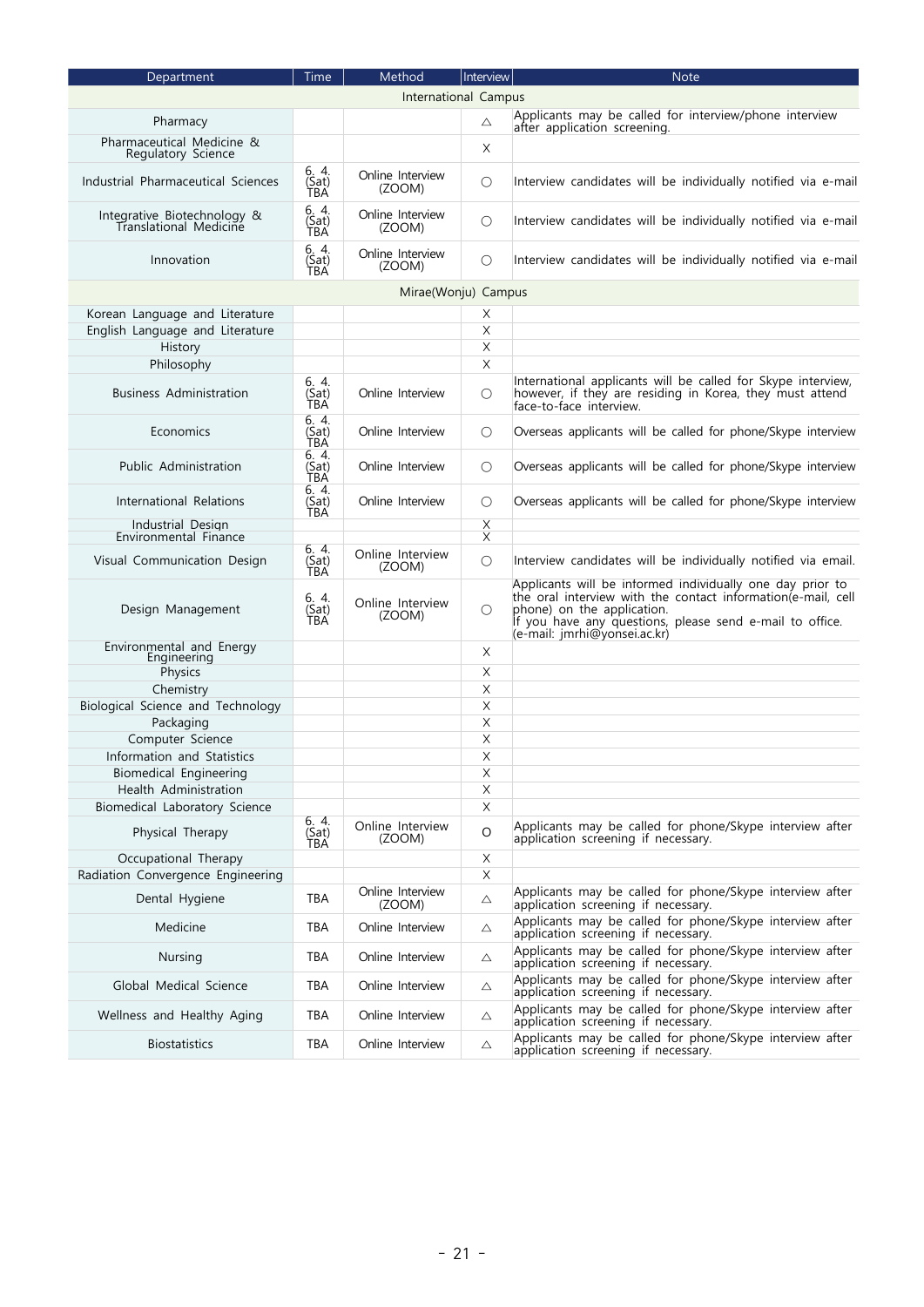**Note Ⅲ Department Contact List**

| Department                                                      | Number       | Department                                      | <b>Number</b>                                | Department                                                  | Number                            |
|-----------------------------------------------------------------|--------------|-------------------------------------------------|----------------------------------------------|-------------------------------------------------------------|-----------------------------------|
| Seoul Campus<br>Korean Language and                             |              | Seoul Campus<br>Life Sciences                   |                                              | <b>International Campus</b>                                 |                                   |
| Literature<br>Chinese Language and                              | 02-2123-2265 | (Systems Biology)<br>Life Sciences              | 02-2123-2650                                 | Integrated Technology                                       | 032-749-5817                      |
| Literature                                                      | 02-2123-2285 | (Biochemistry)                                  | 02-2123-2695                                 | Pharmacy<br>Industrial                                      | 032-749-4103                      |
| English Language and<br>Literature                              | 02-2123-2300 | Life Sciences<br>(Biotechnology)                | 02-2123-2880                                 | Pharmaceutical<br>Sciences                                  | 032-749-4175                      |
| German Language and<br>Literature                               | 02-2123-2330 | Bioindustrial<br>Engineering                    | 02-2123-7299                                 | Pharmaceutical<br>Medicine &<br>Regulatory Science          | 032-749-4163                      |
| French Language and<br>Literature                               | 02-2123-2345 | Integrated OMICS<br>Biomedical science          | 02-2123-6590                                 | Integrative<br>Biotechnology &<br>Translational<br>Medicine | 032-749-2142<br>ibtm@yonsei.ac.kr |
| Russian Language and<br>Literature                              | 02-2123-2360 | Theology                                        | 02-2123-2898                                 | Innovation                                                  | 032-749-3762                      |
| History                                                         | 02-2123-2370 | Political Science                               | 02-2123-2940                                 | Mirae(Wonju) Campus                                         |                                   |
| Philosophy                                                      | 02-2123-2390 | Public Administration                           | 02-2123-2955                                 | Korean Language and<br>Literature                           | 033-760-2176                      |
| Library and<br>Information Science                              | 02-2123-2405 | Sociology                                       | 02-2123-2420                                 | English Language and<br>Literature                          | 033-760-2177                      |
| Psychology                                                      | 02-2123-2433 | Cultural<br>Anthropology                        | 02-2123-6221                                 | History                                                     | 033-760-2178                      |
| Comparative<br>Literature                                       | 02-2123-3239 | Media Communication                             | 02-2123-2970                                 | Philosophy                                                  | 033-760-2179                      |
| Cognitive Science                                               | 02-2123-3240 | Area Studies                                    | 02-2123-4251                                 | Industrial Design                                           | 033-760-2745                      |
| Korean Studies                                                  | 02-2123-4113 | Korean Unification<br>Studies                   | 02-2123-4891<br>unification<br>@yonsei.ac.kr | Environmental Finance                                       | 033-760-2973                      |
| Linguistics and<br><b>Informatics</b>                           | 02-2123-4779 | Social Welfare Policy                           | swpolicy@<br>vonsei.ac.kr                    | Visual Communication<br>Design                              | 033-760-2745                      |
| Economics<br>Statistics and Data                                | 02-2123-2465 | Law                                             | 02-2123-2987                                 | Design Management                                           | 033-760-2745                      |
| Science<br><b>Business</b>                                      | 02-2123-2535 | Music                                           | 02-2123-3560                                 | Physics                                                     | 033-760-2210                      |
| Administration                                                  | 02-2123-6256 | Clothing and Textiles                           | 02-2123-3096                                 | Chemistry                                                   | 033-760-2215                      |
| Technology and<br>Business<br>Administration<br>Mathematics and | 02-2123-4484 | Food and Nutrition                              | 02-2123-3093                                 | Information and<br>Statistics                               | 033-760-2419                      |
| Computing<br>(Mathematics)<br>Mathematics and                   | 02-2123-2580 | Interior Architecture<br>& Built Environment    | 02-2123-3095                                 | Packaging                                                   | 033-760-2290                      |
| Computing<br>(Computational<br>Science and<br>Engineering)      | 02-2123-6121 | Child and Family<br>Studies                     | 02-2123-3094                                 | Computer Science                                            | 033-760-2420                      |
| Physics                                                         | 02-2123-2605 | Human Environment<br>& Design                   | 02-2123-3092                                 | Biological Science<br>and Technology                        | 033-760-2290                      |
| Chemistry                                                       | 02-2123-2630 | Education                                       | 02-2123-3170                                 | Public Administration                                       | 033-760-2190                      |
| Earth System<br>Sciences(Earth<br>System Sciences)              | 02-2123-2665 | Physical Education                              | 02-2123-3185                                 | Economics                                                   | 033-760-2187                      |
| Earth System<br>Sciences(Astronomy)                             | 02-2123-8224 | Sport Industry<br>Studies                       | 02-2123-6190                                 | International Relations                                     | 033-760-2192                      |
| Earth System<br>Sciences(Atmospheric<br>Sciences)               | 02-2123-8150 | Medicine                                        | 02-2228-2580                                 | <b>Business</b><br>Administration                           | 033-760-2188                      |
| Optics and Photonics                                            | 02-2123-2617 | Medical Sciences                                | 02-2228-2035                                 | Health<br>Administration                                    | 033-760-2407                      |
| Chemical and<br>Biomolecular<br>Engineering                     | 02-2123-2750 | Public Health                                   | 02-2228-1861                                 | Environmental and<br>Energy Engineering                     | 033-760-2215                      |
| Electrical and<br>Electronic Engineering                        | 02-2123-2765 | Integrative Medicine                            | 02-2019-5440                                 | Biomedical Laboratory<br>Science                            | 033-760-2419                      |
| Architecture &<br>Architectural<br>Engineering                  | 02-2123-2780 | Medical Device<br>Engineering and<br>Management | 02-2019-5440                                 | Physical Therapy                                            | 033-760-2418                      |
| Civil and<br>Environmental<br>Engineering                       | 02-2123-4929 | Biomedical<br>Engineering                       | 02-2228-1912                                 | Occupational Therapy                                        | 033-760-2418                      |
| Mechanical<br>Engineering                                       | 02-2123-2810 | Speech Pathology                                | 02-2228-3902                                 | Biomedical<br>Engineering                                   | 033-760-2405                      |
| Materials Science and<br>Engineering                            | 02-2123-2830 | Medical Law & Ethics                            | 02-2228-2531                                 | Radiation Convergence<br>Engineering                        | 033-760-2405                      |
| Urban Planning<br>Engineering                                   | 02-2123-2890 | Biostatistics and<br>Computing                  | 02-2228-2490                                 | Dental Hygiene                                              | 033-760-2422                      |
| Industrial Engineering                                          | 02-2123-4010 | Medical Humanities<br>and Social Science        | 02-2228-2470                                 | Medicine                                                    | 033-741-0215                      |
| Climate Change<br>Energy Engineering                            | 02-2123-7430 | Dental                                          | 02-2228-3014                                 | Global Medical<br>Science                                   | 033-741-0215                      |
| Science and<br>Technology Policy                                | 02-2123-5736 | Applied Life Science                            | 02-2228-3018                                 | Nursing                                                     | 033-741-0385                      |
| Integrated Engineering                                          | 02-2123-5749 | Nursing<br>Nano Biomedical                      | 02-2228-3237<br>02-2123-4746                 | Wellness and Healthy<br>Aging                               | 033-741-0215                      |
| Computer Science                                                | 02-2123-5703 | Engineering                                     |                                              | <b>Biostatistics</b>                                        | 033-741-0215                      |
| Artificial Intelligence                                         | 02-2123-5708 |                                                 |                                              |                                                             |                                   |